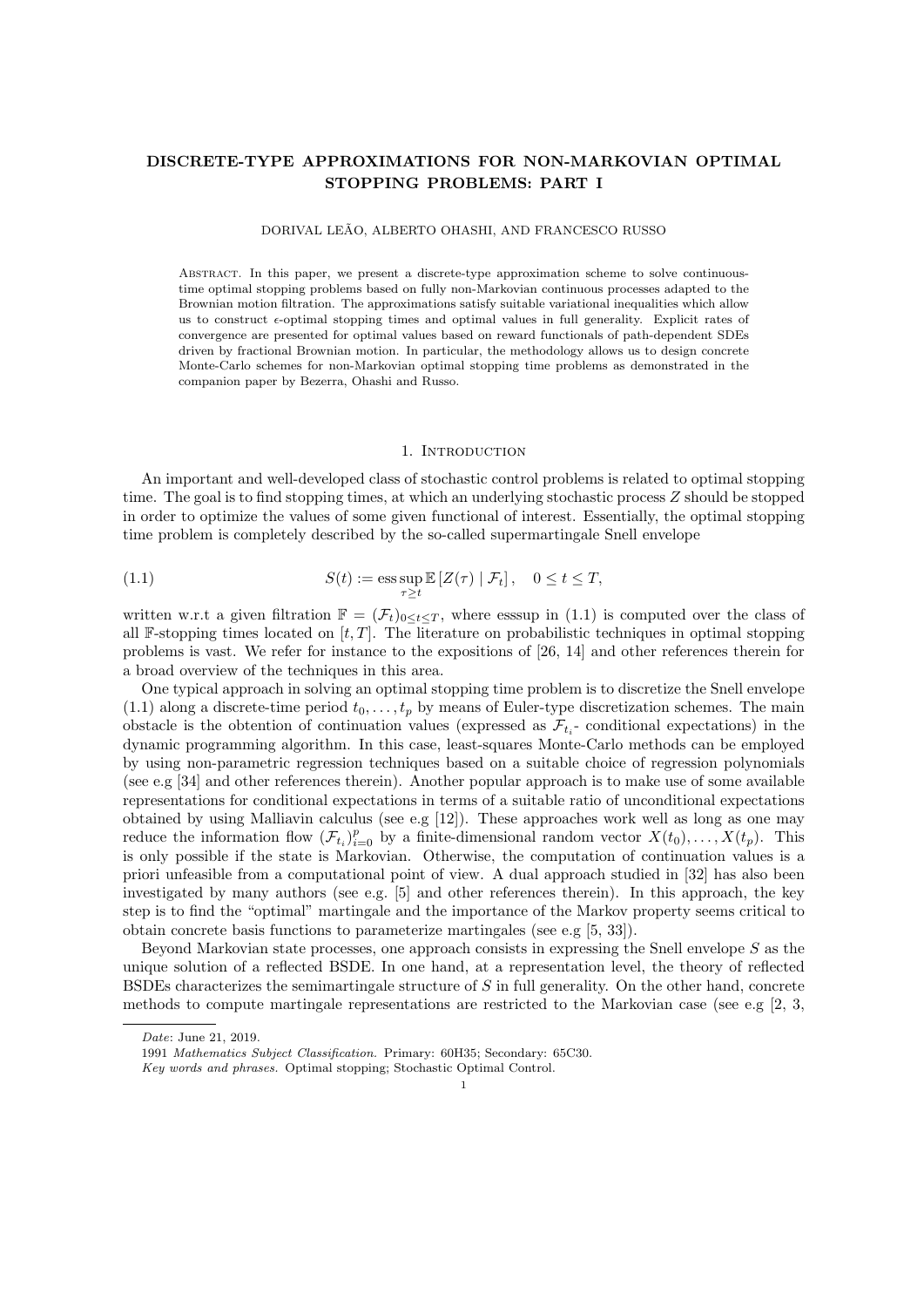10, 11]). More recent approaches based on path-dependent PDEs (see e.g. [18]) yield differential representations of the Snell envelope (even in the fully nonlinear case) under pathwise regularity on the obstacles related to the reflected BSDE. We also emphasize the recent representation result by [20] for the Snell envelope in terms of true BSDEs defined on an enlarged probability space, containing a jump part and involving sign constraints. We observe the use of reflected BSDEs and path-dependent PDEs to solve concretely the optimal stopping problem beyond the Markovian case seems to be a very hard task. The key difficulty is that solving an optimal stopping time problem for a fully non-Markovian state is essentially a stochastic optimal control problem driven by an infinite-dimensional state.

Optimal stopping time problems based on reward path-dependent functionals of fully non-Markovian states arise in many applications and it remains a challenging task to design concrete ways of solving it. One typical example is the problem of pricing American options written on stochastic volatility models  $(X, V)$  where the volatility variable V is a functional of fractional Brownian motion (FBM) with long-range dependence (see e.g [15] and other references therein) or short-range dependence as recently observed by many works (see e.g. [4, 22, 21] and other references therein). In this case, one cannot interpret  $(X, V)$  as an "augmented" finite-dimensional Markov process due to non-trivial correlations associated with FBM and hence a concrete solution of the related optimal stopping problem is very challenging. We stress even optimal stopping problems based on finite-dimensional "augmented" Markovian-type models  $(X, V)$  (e.g CIR-type models driven by Brownian motion) are not easy to solve it (see e.g  $[31, 1]$ ). In practice, the volatility V is not directly observed so that it has to be approximated. If the volatility is estimated with accuracy, then standard Markovian methods can be fairly implemented to solve the control problem. Otherwise, the optimal stopping problem is non-Markovian.

The goal of this paper is to present a systematic method of constructing continuation regions and optimal values for optimal stopping problems based on arbitrary continuous reward processes Z. We are particularly interested in the non-Markovian case, i.e.,  $Z = F(X)$  where F is a path-dependent functional of an underlying non-Markovian continuous process  $X$  which is adapted to a filtration generated by a  $d$ -dimensional Brownian motion  $B$ . In our philosophy, the reward process  $Z$  is viewed as a generic non-anticipative functional of  $B$ , i.e.

$$
(1.2)\t\t\t B \mapsto Z(B)
$$

rather than X and it may be possibly based on different kinds of states not reducible to vectors of Markov processes: solutions of path-dependent SDEs, processes involving fractional Brownian motions and other singular functionals of Brownian motions.

The methodology is based on Leão and Ohashi [27] and Leão, Ohashi and Simas [28] who show a very strong continuity/stability of a large class of Wiener functionals (1.2) w.r.t continuous-time random walk structures  $\mathscr D$  driven by suitable waiting times  $T_n^k; n, k \ge 1$  (see (2.1) and (2.2)) which encode the evolution of the Brownian motion at small scales  $\epsilon_k \downarrow 0$  as  $k \to +\infty$ . Here,  $\epsilon_k = \varphi(k)$  for a strictly decreasing function with inverse  $\xi$ . The main idea is to reduce the dimension by discretizing the Brownian filtration at a given time  $t$  by

(1.3) 
$$
\mathcal{F}_t^k := \Big\{ \bigcup_{j\geq 0} D_j \cap \{T_j^k \leq t < T_{j+1}^k\}; D_j \in \sigma(\mathcal{A}_j^k), j \geq 0 \Big\},
$$

where  $\sigma(A_j^k)$ ;  $j \geq 1$  is a sequence of sigma-algebras generated by random vectors

(1.4) 
$$
\mathcal{A}_j^k := \left(\Delta T_1^k, \eta_1^k, \dots, \Delta T_j^k, \eta_j^k\right)
$$

taking values on a cartesian product of a finite-dimensional discrete space (involving suitable signs  $(\eta_j^k)_{j\geq 1}$  of  $\mathscr{D})$  times  $[0,T]$ . In contrast to previous discretization schemes, our method has to be interpreted as a *space-filtration* discretization scheme: (i) at random intervals  $T_n^k \leq t < T_n^k$ , the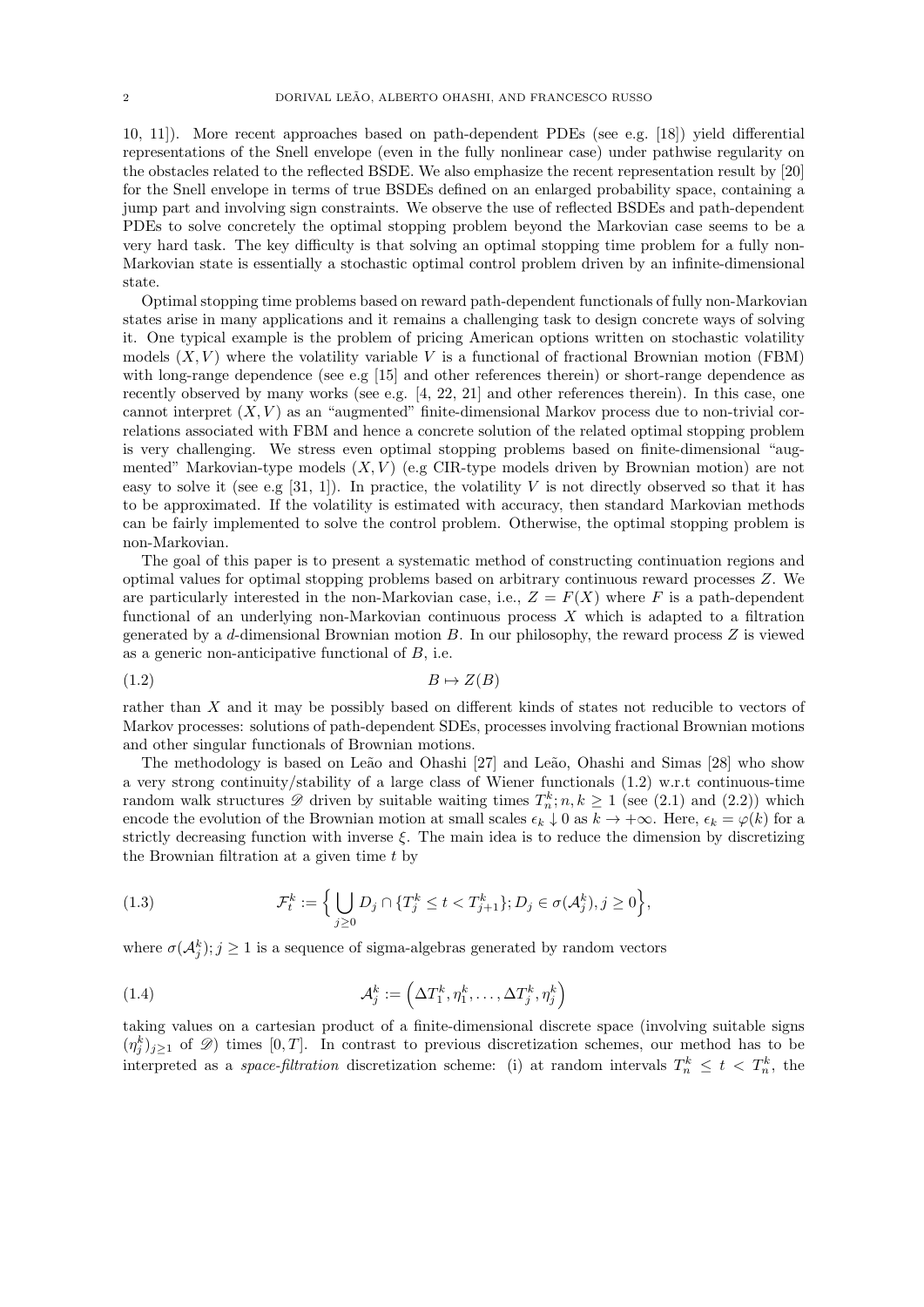Brownian motion lies on open subsets with dyadic end points of the form  $((\ell - 1)\epsilon_k, (\ell + 1)\epsilon_k)$  for  $\ell \in \mathbb{Z}$  and  $-n \leq \ell \leq n$ , (ii)  $\mathcal{F}_t^k$  has the important property that  $\mathcal{F}_t^k \cap \{T_n^k \leq t < T_{n+1}^k\} = \sigma(\mathcal{A}_n^k) \cap \{T_n^k \leq t < T_{n+1}^k\}$  $t < T_{n+1}^k$  ;  $n \geq 0$ .

The structure  $\mathscr D$  is constructed from  $\{\mathcal A_n^k; k, n \geq 1\}$  and the first step is to evaluate the optimal stopping time problem imbedded into the structure  $D$  where all functionals of the Brownian motion are replaced by functionals of  $\{\mathcal{A}_n^k; n, k \ge 1\}$ . Two classes of admissible stopping times are considered. The first class consists of all Brownian stopping times that take values in  $[0, T]$ . The second class further restricts the set of allowed values to the discrete grid  $\{n; n = 0, 1, \ldots, e(k, T)\}\$  where  $e(k, T) = \lceil d\epsilon_k^{-2}T\rceil$ is the relevant number of steps associated with a suitable discrete structure  $((S^k)_{k\geq 1}, \mathscr{D})$  for  $(1.1)$ . The number of steps is determined by Large Deviation principles (see Lemma 2.2 in [25], Lemma 3.1 and  $(5.12)$  and it only depends on the dimension d of the Brownian motion and the discretization level  $\epsilon_k$ . The structure  $((S^k)_{k\geq 1}, \mathscr{D})$  is typically constructed by means of Euler-type schemes driven by  $\mathscr{D}$ . The optimal values at time  $t = 0$  for the two problems are denoted by  $S(0)$  and  $V_0^k$ , respectively.

The advantage of our methodology in comparison to classical approaches lies on a concrete analysis of optimal stopping problems for non-Markovian states: First, recalling our philosophy of interpreting states (1.2) as Wiener functionals, the filtration  $(\mathcal{F}_t^k)_{0 \le t \le T}$  summarizes the whole Brownian history in such way that the (infinite-dimensional) information flow of the optimal stopping problem (1.1) can be reduced to the computation of conditional expectations w.r.t random vectors (1.4) along the time grid  $n = 0, \ldots, e(k, T)$ . The non-Markovian states are then viewed as functionals of (1.4) and, in contrast to previous methods, continuation values associated with our approximating optimal stopping problem can be fairly computed by means of standard regression techniques based on a perfect simulation algorithm (Burq and Jones [13]) for the first time Brownian motion hits  $\pm 1$ . This allows us to drastically reduce the dimension of the continuous-time non-Markovian problem in terms of a high-dimensional discrete-time dynamic programming algorithm. Second, the strong stability of Wiener functionals (1.2) w.r.t  $\mathscr D$  allows us to concretely treat non-Markovian states that are not within reach of the classical methods based on reflected BSDEs, path-dependent PDEs and other discretization methods.

Theorems 3.1 and 3.2 present the abstract results for a generic optimal stopping time problem with generic states admitting an imbedded discrete structure in the language of [28]. As a test of relevance of our theory, Section 5 presents concrete examples based on path-dependent SDEs driven by fractional Brownian motion with parameter  $\frac{1}{2} \leq H < 1$ . Propositions 5.1 and 5.3 provide rates of convergence of  $V_0^k$  to  $S(0)$ . More importantly, as explained in Section 5.3,  $V_0^k$  can be concretely computed by means of the classical discrete-time dynamic programming principle over  $0 \le n \le e(k, T)$ based on the information set generated by (1.4).

The amount of work (complexity) of the algorithm in a typical non-Markovian state driven by a fractional Brownian motion, for a given accuracy e<sub>1</sub>, it is proportional to  $O(\epsilon_{k^*}^{1-2\lambda})$  for  $H-\frac{1}{2}<\lambda<\frac{1}{2}$ 2 and  $k^* = \xi(e_1^{\frac{1}{1-2\lambda}})$  which in turn implies  $e(k^*,T) = [d\epsilon_{k^*}^{-2}T]$  number of steps in the algorithm. The underlying state  $\mathcal{A}_{e(k^*,T)}^{k^*}$  lives in a  $e(k^*,T)(d+1)$ -dimensional space. A concrete Monte-Carlo scheme is developed in the companion paper by Bezerra, Ohashi and Russo [7]. Lastly, we mention that there is no conceptual obstruction to compute sensitivities of  $S$  w.r.t  $B$  (hedging strategies) by projecting the optimization problem onto the filtration  $(\mathcal{F}_t^k)_{0 \le t \le T}$  and working with the differential operators introduced in [28] which describe Doob-Meyer decompositions for test processes. This will be investigated in a future project.

This paper is organized as follows. In Section 2, we present the basic objects of our discretization scheme. In Section 3, we present the main results of the paper and we explain how the methodology can be concretely used to solve optimal stopping problems beyond the Markovian case. In Section 4, we present the proofs of Proposition 3.1 and Theorem 3.1. Section 5 illustrates the methodology with two examples. Section 5.3 explain how to operationalize the discrete-time dynamic programming principle in a concrete example.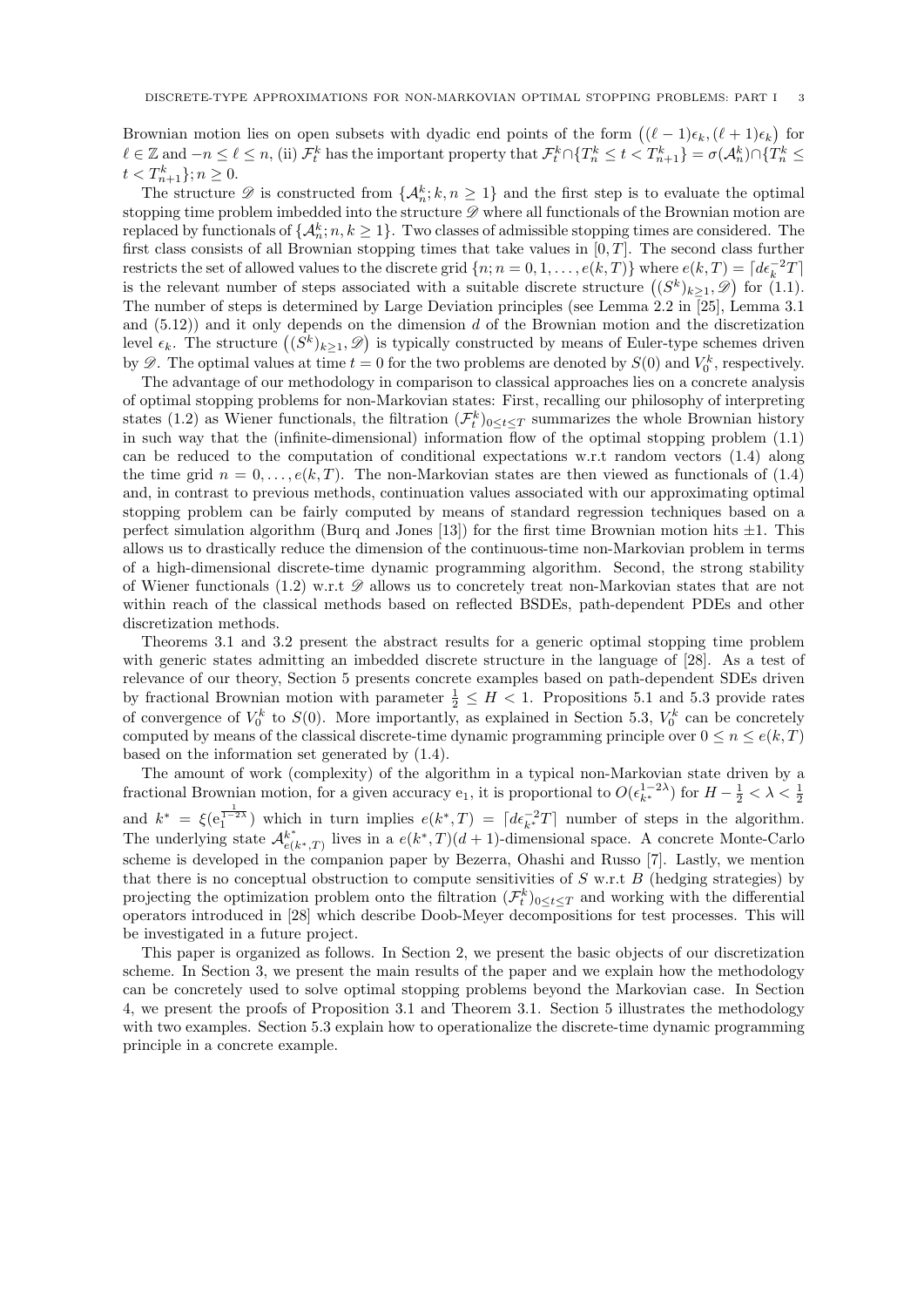# 2. Preliminaries

Throughout this article, we are going to fix a d-dimensional Brownian motion  $B = \{B^1, \ldots, B^d\}$ on the usual stochastic basis  $(\Omega, \mathbb{F}, \mathbb{P})$ , where  $\Omega$  is the space  $C([0, +\infty); \mathbb{R}^d) := \{f : [0, +\infty) \to \mathbb{R}^d\}$  $\mathbb{R}^d$  continuous}, equipped with the usual topology of uniform convergence on compact intervals.  $\mathbb P$  is the Wiener measure on  $\Omega$  such that  $\mathbb{P}{B(0) = 0} = 1$  and  $\mathbb{F} := (\mathcal{F}_t)_{t \geq 0}$  is the usual P-augmentation of the natural filtration generated by the Brownian motion. In the sequel, we recall the basic structure of the theory presented by the works [27, 28] and we refer the reader to these works for all unexplained points.

For a fixed positive sequence  $\{\epsilon_k; k \geq 1\}$  such that  $\sum_{k\geq 1} \epsilon_k^2 < +\infty$ , and for each  $j = 1, \ldots, d$ , we define  $T_0^{k,j} := 0$  a.s. and we set

(2.1) 
$$
T_n^{k,j} := \inf \left\{ T_{n-1}^{k,j} < t < \infty; \left| B^j(t) - B^j(T_{n-1}^{k,j}) \right| = \epsilon_k \right\}, \quad n \ge 1.
$$

For each  $j \in \{1, ..., d\}$ , the family  $(T_n^{k,j})_{n \geq 0}$  is a sequence of F-stopping times and the strong Markov property implies the increments  $\{T_n^{k,j} - T_{n-1}^{k,j}; n \geq 1\}$  is an i.i.d sequence with the same distribution as  $T_1^{k,j}$ . Moreover,  $T_1^{k,j}$  is an absolutely continuous variable (see [28, 9]).

From this family of stopping times, we define  $A^k := (A^{k,1}, \ldots, A^{k,d})$  as the *d*-dimensional step process whose components are given by

$$
A^{k,j}(t) := \sum_{n=1}^{\infty} \epsilon_k \ \sigma_n^{k,j} \mathbb{1}_{\{T_n^{k,j} \le t\}}; \ t \ge 0,
$$

where

$$
\sigma_n^{k,j} := \begin{cases}\n1; & \text{if } B^j(T_n^{k,j}) - B^j(T_{n-1}^{k,j}) > 0 \\
-1; & \text{if } B^j(T_n^{k,j}) - B^j(T_{n-1}^{k,j}) < 0,\n\end{cases}
$$

for  $k, n \geq 1$  and  $j = 1, \ldots, d$ . Let  $\mathbb{F}^{k,j} := \{ \mathcal{F}_t^{k,j}; t \geq 0 \}$  be the natural filtration generated by  ${A^{k,j}(t); t \geq 0}.$  The multi-dimensional filtration generated by  $A^k$  is naturally characterized as follows. Let  $\mathbb{F}^k := \{\mathcal{F}_t^k : 0 \leq t < \infty\}$  be the product filtration given by  $\mathcal{F}_t^k := \mathcal{F}_t^{k,1} \otimes \mathcal{F}_t^{k,2} \otimes \cdots \otimes \mathcal{F}_t^{k,d}$  for  $t \geq 0$ . Let  $\mathcal{T} := \{T_m^k; k, m \geq 0\}$  be the order statistics obtained from the family of random variables  $\{T_{\ell}^{k,j}; \ell, k \geq 0; j = 1, \ldots, d\}$ . That is, we set  $T_0^k := 0$ ,

(2.2) 
$$
T_1^k := \inf_{1 \le j \le d} \left\{ T_1^{k,j} \right\}, \quad T_n^k := \inf_{\substack{1 \le j \le d \\ m \ge 1}} \left\{ T_m^{k,j}; T_m^{k,j} \ge T_{n-1}^k \right\}
$$

for  $n \geq 1$ .

The structure  $\mathcal{D} := \{\mathcal{T}, A^{k,j}; 1 \leq j \leq d, k \geq 1\}$  is a *discrete-type skeleton* for the Brownian motion in the language of [28] (see Def. 2.1 in [28]). Throughout this article, we set

(2.3) 
$$
\Delta T_n^k := T_n^k - T_{n-1}^k, \quad N^k(t) := \max\{n; T_n^k \le t\}, \quad \bar{t}_k := \max\{T_n^k; T_n^k \le t\}; t \ge 0,
$$

and

$$
\eta^{k,j}_n:=\left\{\begin{array}{cl} 1; & \text{if }\Delta A^{k,j}(T^k_n)>0\\ -1; & \text{if }\Delta A^{k,j}(T^k_n)<0\\ 0; & \text{if }\Delta A^{k,j}(T^k_n)=0, \end{array}\right.
$$

for  $n \geq 1$ . Let us denote  $\eta_n^k := (\eta_n^{k,1}, \dots, \eta_n^{k,d}),$ 

$$
\mathbb{I}_k := \left\{ (i_1^k, \dots, i_d^k) ; i_\ell^k \in \{-1, 0, 1\} \; \forall \ell \in \{1, \dots, d\} \text{ and } \sum_{j=1}^d |i_j^k| = 1 \right\}
$$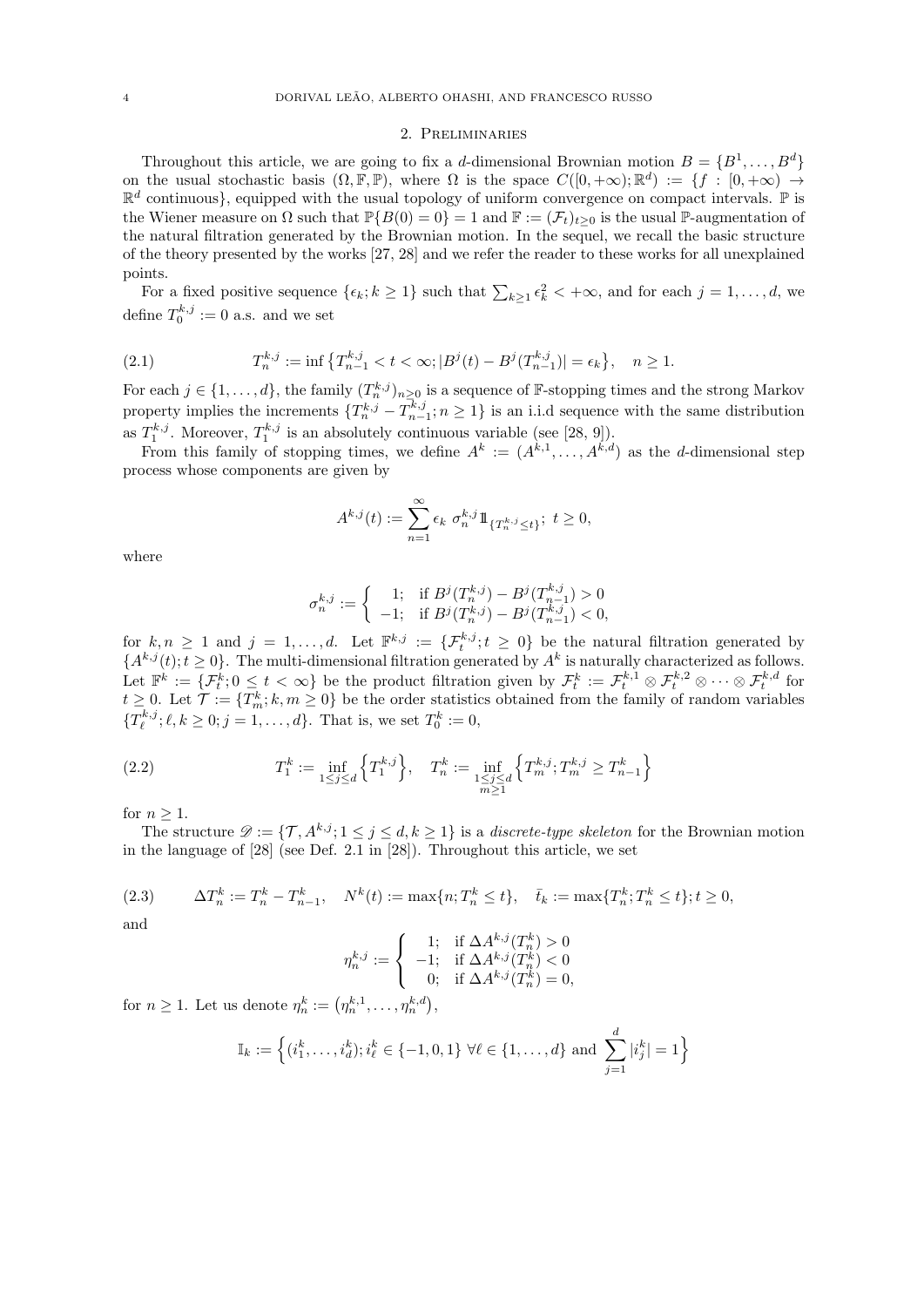and  $\mathbb{S}_k := (0, +\infty) \times \mathbb{I}_k$  for  $k, n \ge 1$ . The *n*-fold Cartesian product of  $\mathbb{S}_k$  is denoted by  $\mathbb{S}_k^n$  and a generic element of  $\mathbb{S}_k^n$  will be denoted by  $\mathbf{b}_n^k := (s_1^k, \tilde{i}_1^k, \ldots, s_n^k, \tilde{i}_n^k) \in \mathbb{S}_k^n$  where  $(s_r^k, \tilde{i}_r^k) \in (0, +\infty) \times \mathbb{I}_k$ for  $1 \leq r \leq n$ . We also denote

$$
t_j^k:=\sum_{\ell=1}^j s_\ell^k,
$$

for a given list  $(s_1^k, \ldots, s_j^k) \in (0, +\infty)^j$  where  $j \ge 1$ . The driving noise in our methodology is given by the following discrete-time process

(2.4) 
$$
\mathcal{A}_n^k := \left(\Delta T_1^k, \eta_1^k, \dots, \Delta T_n^k, \eta_n^k\right) \in \mathbb{S}_k^n \ a.s.
$$

One should notice that  $\mathcal{F}_{T_n^k}^k = (\mathcal{A}_n^k)^{-1}(\mathcal{B}(\mathbb{S}_n^n))$  up to P-null sets, where  $\mathcal{B}(\mathbb{S}_n^k)$  is the Borel  $\sigma$ -algebra generated by  $\mathbb{S}_k^n; n \geq 1$ .

Transition Probabilities. The law of the system will evolve according to the following probability measure defined on

$$
\mathbb{P}_n^k(E) := \mathbb{P}\{\mathcal{A}_n^k \in E\}; E \in \mathcal{B}(\mathbb{S}_k^n), n \ge 1.
$$

By the very definition,  $\mathbb{P}_n^k(\cdot) = \mathbb{P}_r^k(\cdot \times \mathbb{S}_k^{r-n})$  for any  $r > n \geq 1$ . By construction  $\mathbb{P}_r^k(\mathbb{S}_k^n \times \cdot)$  is a regular measure and  $\mathcal{B}(\mathbb{S}_k)$  is countably generated, then it is well-known there exists  $(\mathbb{P}_n^k$ -a.s. unique) a disintegration  $\nu_{n,r}^k : \mathcal{B}(\mathbb{S}_k^{r-n}) \times \mathbb{S}_k^n \to [0,1]$  which realizes

$$
\mathbb{P}_r^k(D) = \int_{\mathbb{S}_k^n} \int_{\mathbb{S}_k^{r-n}} 1\!\!1_D(\mathbf{b}_n^k, q_{n,r}^k) \nu_{n,r}^k(dq_{n,r}^k | \mathbf{b}_n^k) \mathbb{P}_n^k(d\mathbf{b}_n^k),
$$

for every  $D \in \mathcal{B}(\mathbb{S}_k^r)$ , where  $q_{n,r}^k$  is the projection of  $\mathbf{b}_r^k$  onto the last  $(r - n)$  components, i.e.,  $q_{n,r}^k = (s_{n+1}^k, \tilde{i}_{n+1}^k, \ldots, s_r^k, \tilde{i}_r^k)$  for a list  $\mathbf{b}_r^k = (s_1^k, \tilde{i}_1^k, \ldots, s_r^k, \tilde{i}_r^k) \in \mathbb{S}_k^r$ . Sometimes, we denote  $\nu_{0,r}^k := \mathbb{P}_r^k$ for  $r \geq 1$ . If  $r = n + 1$ , we denote  $\nu_{n+1}^k := \nu_{n,n+1}^k$ . For an explicit formula for this conditional probability, we refer the reader to [30].

Let  $\mathbf{B}^p(\mathbb{F})$  be the space of càdlàg  $\mathbb{F}\text{-adapted processes } Y$  such that

$$
\|Y\|_{{\mathbf B}^p}^p:=\mathbb{E}\|Y\|_\infty^p<\infty
$$

where  $||Y||_{\infty} := \sup_{0 \le t \le T} |Y(t)|$ ,  $1 \le p < \infty$  and  $0 < T < +\infty$  is a fixed terminal time. In the sequel,  $[\cdot,\cdot]$  is the  $\mathbb{F}^k$ -quadratic variation operator. The following class of  $\mathbb{F}^k$ -adapted processes whose the underlying differential structure and asymptotics were studied by [28] will play a key role in this work.

**Definition 2.1.** We say that  $\mathcal{Y} = ((X^k)_{k \geq 1}, \mathscr{D})$  is an **imbedded discrete structure** for  $X \in \mathbf{B}^p(\mathbb{F})$ if  $X^k$  is a sequence of  $\mathbb{F}^k$ -adapted pure jump processes of the form

(2.5) 
$$
X^{k}(t) = \sum_{n=0}^{\infty} X^{k}(T_{n}^{k}) 1\!\!1_{\{T_{n}^{k} \leq t < T_{n+1}^{k}\}}; 0 \leq t \leq T,
$$

it has integrable quadratic variation  $\mathbb{E}[X^k, X^k](T) < \infty; k \geq 1$ , and

(2.6) 
$$
\lim_{k \to +\infty} \|X^k - X\|_{B^p} = 0
$$

for some  $p \geq 1$ .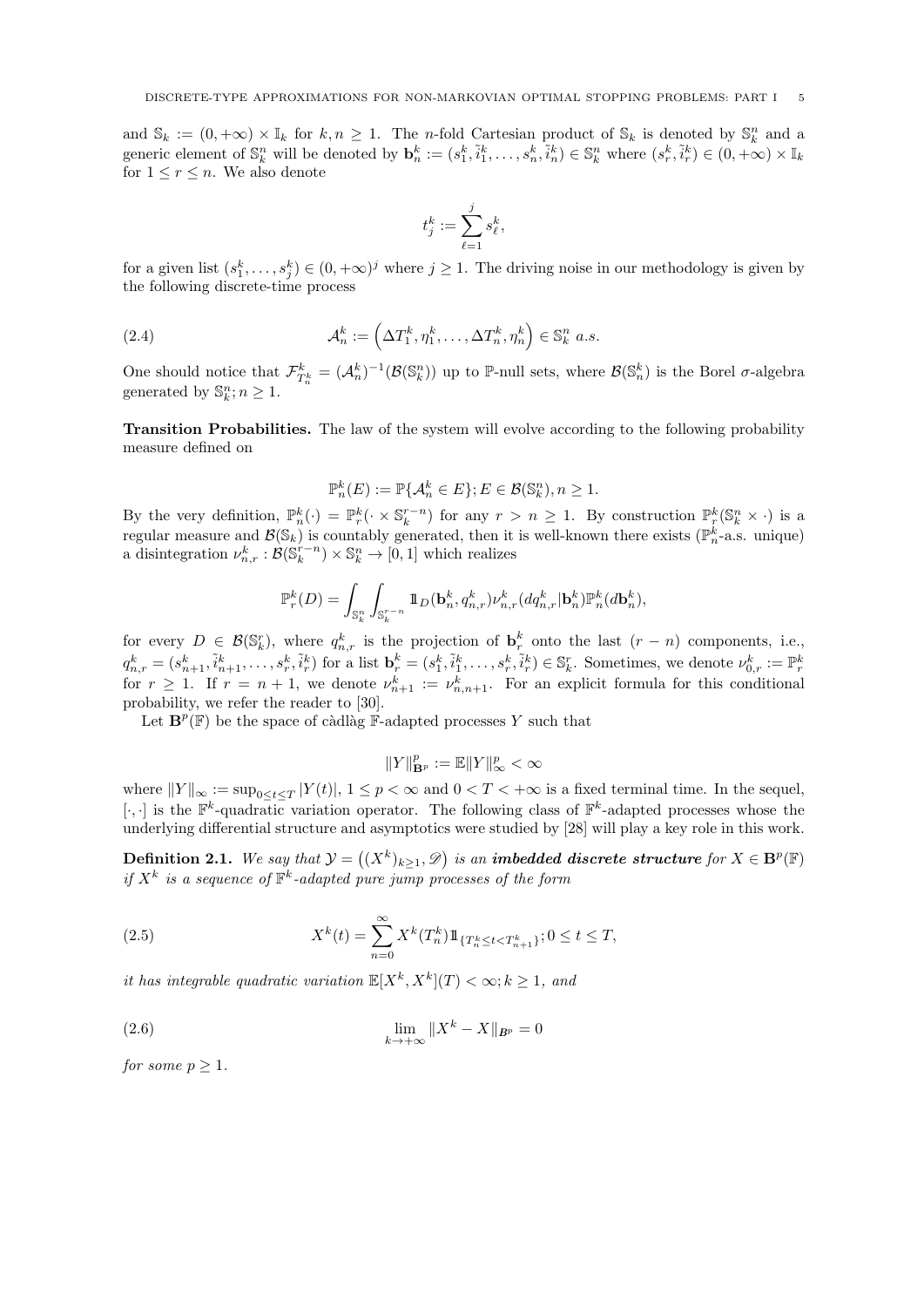3. Construction of an imbedded structure for S and near optimal stopping times

For  $t \leq T$ , we denote  $\mathcal{T}_t(\mathbb{F})$  as the set of all F-stopping times  $\tau$  such that  $t \leq \tau \leq T$  a.s.. For  $n \geq 0$ , we denote by  $\mathcal{T}_{k,n}(\mathbb{F}) := \mathcal{T}_t(\mathbb{F})$  for  $t = T_n^k$ . To shorten notation, we set  $\mathcal{T}_{k,n} := \mathcal{T}_{k,n}(\mathbb{F})$ . Throughout this article, we assume that reward process Z is an F-adapted continuous process and it satisfies the integrability regularity condition

(A1)  $||Z||_{\mathbf{B}^p}^p < \infty \ \forall p \geq 1.$ 

For a given reward process  $Z$ , let  $S$  be the Snell envelope associated with  $Z$ 

$$
S(t):=\text{ess}\sup_{\tau\in\mathcal{T}_t(\mathbb{F})}\mathbb{E}\left[Z(\tau)\mid\mathcal{F}_t\right],\quad 0\leq t\leq T.
$$

We assume  $S$  satisfies the following integrability condition:

$$
(\mathbf{A2})\,\,\|S\|_{\mathbf{B}^p}^p < \infty \,\,\forall p \geq 1.
$$

Assumptions (A1-A2) are not essential in the sense that the range of integrability can be relaxed. In order to simplify the exposition, we then assume  $(A1-A2)$  hold true. Since the optimal stopping time problem at hand takes place on the compact set  $[0, T]$ , it is crucial to know the correct number of periods in our discretization scheme. For this purpose, let  $\lceil x \rceil$  be the smallest natural number bigger or equal to  $x \geq 0$ . We then denote

$$
e(k,T) := d\lceil \epsilon_k^{-2}T \rceil; k \ge 1.
$$

Lemma 3.1. For any  $0 < T < \infty$ ,

$$
\mathbb{E}|T_{e(k,T)}^k - T|^2 \to 0
$$

and  $T_{e(k,T)}^k \to T$  a.s. as  $k \to \infty$ .

Proof. Just notice that

$$
|T_{d\lceil\epsilon_k^{-2}T\rceil}^k - T| \le \max\left\{ |\max_{1 \le i \le d} T_{\lceil\epsilon_k^{-2}T\rceil}^{k,i} - T|, |\min_{1 \le i \le d} T_{\lceil\epsilon_k^{-2}T\rceil}^{k,i} - T| \right\} a.s.
$$

for every  $k \ge 1$ . We then apply Lemma 2.2 in [25] to conclude the proof.

Due to this result, we will reduce the analysis to the deterministic number of periods  $e(k, T)$ . We denote  $D_n^{k,m}$  as the set of all  $\mathbb{F}^k$ -stopping times of the form

$$
\tau = \sum_{i=n}^m T_i^k 1\!\!1_{\{\tau = T_i^k\}},
$$

where  $\{\tau = T_i^k; i = n, \ldots, m\}$  is a partition of  $\Omega$  and  $0 \le n \le m$ . Let us denote  $D_{n,T}^k := \{\eta \wedge T; \eta \in$  $D_n^{k,\infty}$ . We observe that  $D_0^{k,\infty}$  is the set of all  $\mathbb{F}^k$ -totally inaccessible stopping times.

Let  $\{Z^k; k \geq 1\}$  be a sequence of pure jump processes of the form  $(2.5)$  and let  $\{S^k; k \geq 1\}$  be the associated value process given by

(3.1) 
$$
S^{k}(t) := \sum_{n=0}^{\infty} S^{k}(T_{n}^{k}) 1\!\!1_{\{T_{n}^{k} \leq t \wedge T_{e(k,T)}^{k} < T_{n+1}^{k}\}}; 0 \leq t \leq T,
$$

where for  $0 \leq n \leq e(k, T)$ , we denote

$$
S^k(T^k_n) := \operatorname*{ess\,sup}_{\tau \in D^{k,e(k,T)}_n} \mathbb{E}\Big[Z^k(\tau \wedge T) \big| \mathcal{F}^k_{T^k_n}\Big] \quad \text{and} \quad U^{\mathcal{Y},k,\mathbf{p}} S(T^k_n) := \mathbb{E}\Bigg[\frac{\Delta S^k(T^k_{n+1})}{\epsilon_k^2} \Big| \mathcal{F}^k_{T^k_n}\Bigg].
$$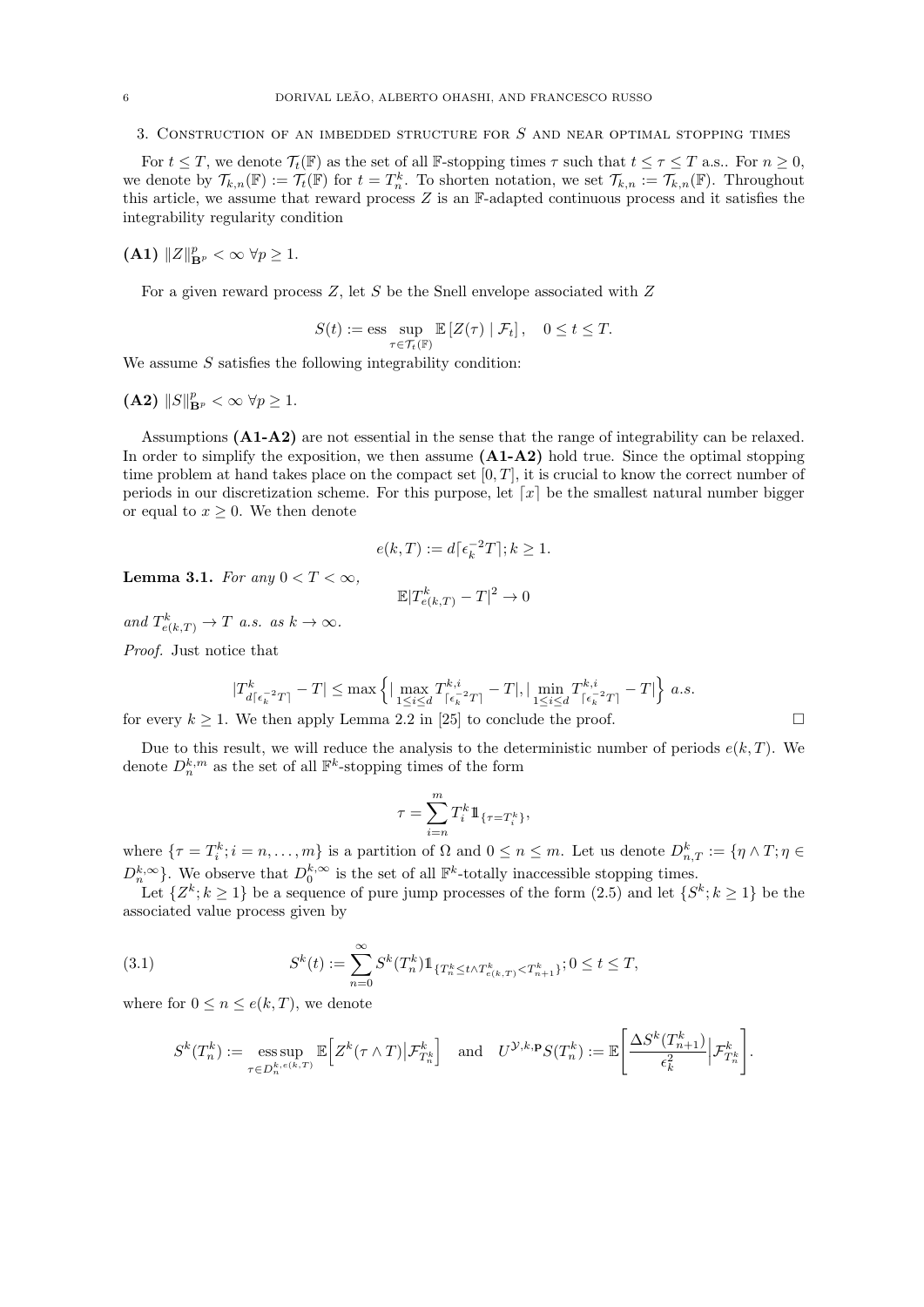The following result shows the fundamental role played by the imbedded discrete structure driven by a skeleton  $\mathscr{D} := \{ \mathcal{T}, A^{k,j} ; 1 \leq j \leq d, k \geq 1 \}$ : It enables to lift the discrete structure into the Brownian filtration without loosing  $\mathbb{F}^k$ -adaptedness in the optimization problem. We postpone the proof of Proposition 3.1 to Section 4.

**Proposition 3.1.** Let  $Z^k$  be a pure jump process of the form (2.5). For each  $n \geq 0$  and  $k \geq 1$ , we have

ess sup 
$$
\mathbb{E}\left[Z^k(\tau)|\mathcal{F}^k_{T^k_n}\right]
$$
 = ess sup  $\mathbb{E}\left[Z^k(\tau)|\mathcal{F}^k_{T^k_n}\right]$  a.s.  
 $\tau \in \mathcal{T}_{k,n}$ 

3.1.  $\epsilon$ -optimal stopping times. The dynamic programming algorithm allows us to define the stopping and continuation regions as follows

$$
\mathbf{S}(i,k) := \left\{ \mathbf{b}_i^k \in \mathbb{S}_k^i; \mathbb{Z}_i^k(\mathbf{b}_i^k) = \mathbb{V}_i^k(\mathbf{b}_i^k) \right\} \quad \text{(stopping region)}
$$
\n
$$
\mathbf{D}(i,k) := \left\{ \mathbf{b}_i^k \in \mathbb{S}_k^i; \mathbb{V}_i^k(\mathbf{b}_i^k) > \mathbb{Z}_i^k(\mathbf{b}_i^k) \right\} \quad \text{(continuation region)}
$$

where  $0 \leq i \leq e(k,T)$  and  $\mathbb{V}_n^k : \mathbb{S}_k^n \to \mathbb{R}$  and  $\mathbb{Z}_n^k : \mathbb{S}_k^n \to \mathbb{R}$  are Borel functions which realize

(3.2) 
$$
S^k(T_n^k) = \mathbb{V}_n^k(\mathcal{A}_n^k) \ a.s \quad \text{and } Z^k(T_n^k \wedge T) = \mathbb{Z}_n^k(\mathcal{A}_n^k) \ a.s; n = 0, \dots, e(k,T).
$$

Let  $Y^k(i) := Z^k(T_i^k \wedge T); i \geq 0$  and we set  $J_n^{k,m}$  as the set of all  $(\mathcal{F}_{T_i^k}^k)_{i=0}^m$ -stopping times taking values on  $\{n, n+1, \ldots, m\}$  for a given  $0 \leq n < m < \infty$ . Following the classical theory of discrete optimal stopping, the smallest  $(\mathcal{F}_{T_i^k}^k)_{i=0}^{e(k,T)}$ -optimal stopping-time w.r.t the problem

$$
\sup_{\tau\in J_0^{e(k,T)}}\mathbb{E}\big[Y^k(\tau)\big]
$$

is given by

$$
(3.3) \quad \tau^k := \min\left\{0 \le j \le e(k,T); \mathcal{A}_j^k \in \mathbf{S}(j,k)\right\} = \min\left\{0 \le j \le e(k,T); S^k(T_j^k) = Z^k(T_j^k \wedge T)\right\}
$$

which is finite a.s. by construction. Moreover,

(3.4) 
$$
\text{ess} \sup_{\eta \in J_n^{k, e(k,T)}} \mathbb{E}\Big[Y^k(\eta) | \mathcal{F}_{T_n^k}^k\Big] = \text{ess} \sup_{\tau \in D_n^{k, e(k,T)}} \mathbb{E}\Big[Z^k(\tau \wedge T) | \mathcal{F}_{T_n^k}^k\Big] a.s.
$$

for each  $0 \le n \le e(k,T)$ . The dynamic programming principle can be written as

(3.5) 
$$
\begin{cases} \tau_{e(k,T)}^k := e(k,T) \\ \tau_j^k := j 1 \mathbb{1}_{G_j^k} + \tau_{j+1}^k 1 \mathbb{1}_{(G_j^k)^c}; 0 \le j \le e(k,T) - 1 \end{cases}
$$

where

$$
G_j^k := \left\{ \mathbb{Z}_j^k(\mathcal{A}_j^k) \ge \mathbb{E}\Big[\mathbb{Z}_{\tau_{j+1}^k}^k(\mathcal{A}_{\tau_{j+1}^k}^k) \big| \mathcal{A}_j^k \Big] \right\}; 0 \le j \le e(k,T) - 1
$$

and  $\tau^k = \tau_0^k$  a.s. The sequence of functions  $\mathbf{U}_j^k : \mathbb{S}_k^j \to \mathbb{R}$ 

(3.6) 
$$
\mathbf{b}_j^k \mapsto \mathbf{U}_j^k(\mathbf{b}_j^k) := \mathbb{E}\Big[\mathbb{Z}_{\tau_{j+1}^k}^k(\mathcal{A}_{\tau_{j+1}^k}^k)\big|\mathcal{A}_j^k = \mathbf{b}_j^k\Big]; 0 \leq j \leq e(k,T)-1
$$

are called continuation values and they play a key role in the obtention of the optimal value.

The value functional which gives the best payoff can be reconstructed by means of the dynamic programming principle over the  $e(k, T)$ -steps which provides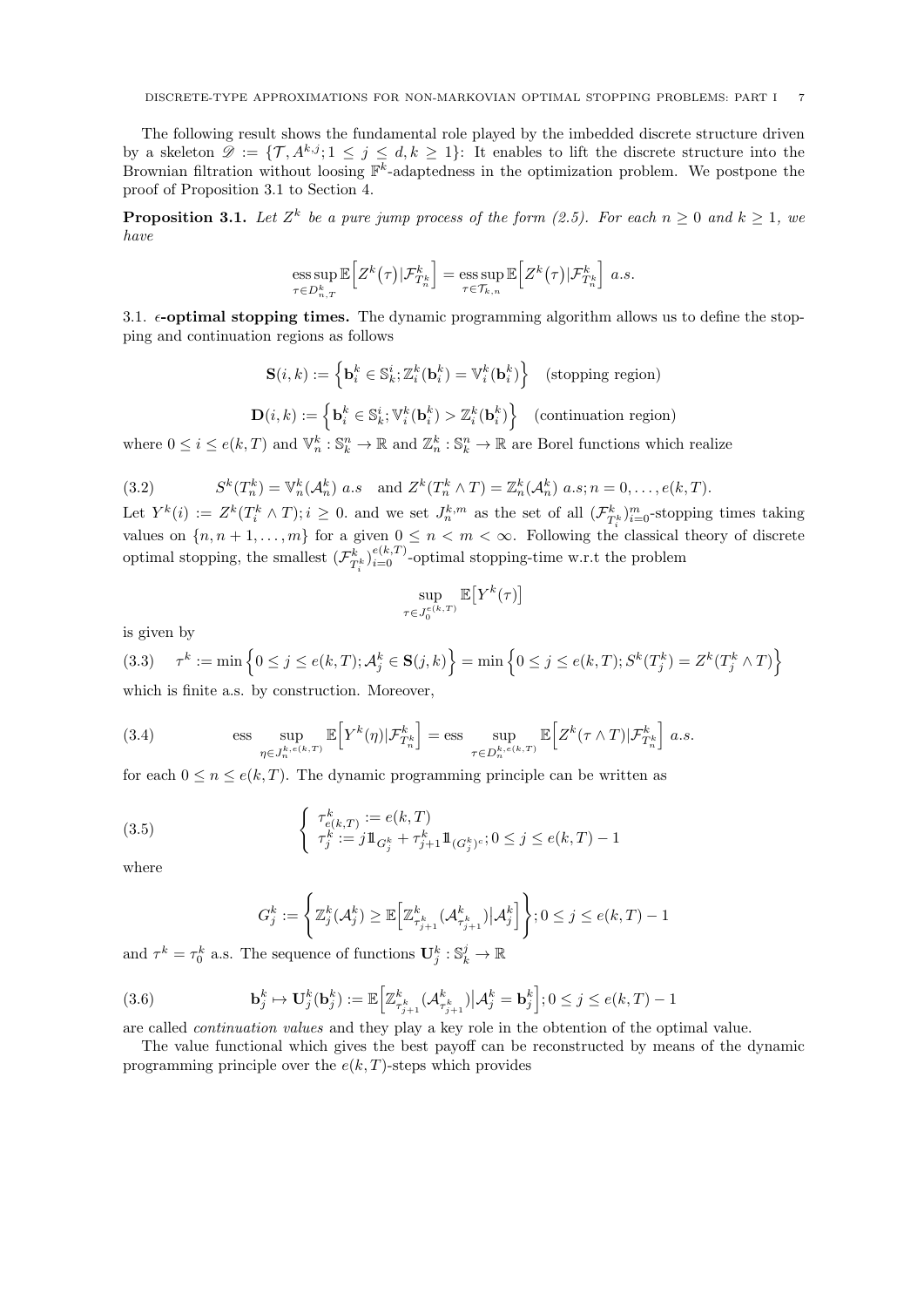$$
\sup_{\eta \in J_0^{k,e(k,T)}} \mathbb{E}\big[ Y^k(\eta) \big] = \max \Big\{ \mathbb{Z}_0^k(\mathbf{0}); \mathbb{E}\big[ \mathbb{V}_1^k(\mathcal{A}_1^k) \big] \Big\},\,
$$

where  $\mathbb{E}\big[\mathbb{V}^k_1(\mathcal{A}^k_1)\big] = \mathbb{E}\Big[\mathbb{Z}^k_{\tau^k_1}(\mathcal{A}^k_{\tau^k_1})\Big]$ . Moreover,

$$
(3.7) \qquad \mathbb{E}\big[Y^k(\tau^k)\big] = \mathbb{E}\big[Z^k(T^k_{\tau^k} \wedge T)\big] = \sup_{\tau \in D^k_{0,T}} \mathbb{E}\big[Z^k(\tau \wedge T^k_{e(k,T)})\big] = \sup_{\tau \in \mathcal{T}_0(\mathbb{F})} \mathbb{E}\big[Z^k(\tau \wedge T^k_{e(k,T)})\big]
$$

where the last fundamental equality in identity  $(3.7)$  is due to Proposition 3.1. Let us denote

(3.8) 
$$
V_0^k := \sup_{\tau \in D_{0,T}^k} \mathbb{E}\big[Z^k(\tau \wedge T_{e(k,T)}^k)\big]; k \ge 1.
$$

We are now able to state the main results of this article. The proof of Theorem 3.1 is postponed to Section 4.

**Theorem 3.1.** Let S be the Snell envelope associated to a reward process  $Z$  satisfying assumptions (A1-A2). Let  $\{Z^k; k \geq 1\}$  be a sequence of pure jump processes of the form (2.5) and let  $\{S^k; k \geq 1\}$ be the associated value process given by (3.1). If  $\mathcal{Z} = ((Z^k)_{k \geq 1}, \mathscr{D})$  is an imbedded discrete structure for Z where (2.6) holds for  $p > 1$ , then  $S = ((S^k)_{k \geq 1}, \mathscr{D})$  is an imbedded discrete structure for S, where

$$
\lim_{k \to +\infty} \mathbb{E} \sup_{0 \le t \le T} |S^k(t) - S(t)| = 0.
$$

Moreover,  $\{S^k; k \geq 1\}$  is the unique sequence of pure jump processes of the form (2.5) which satisfies the following variational inequality

(3.9) 
$$
\max \left\{ U^{\mathcal{Y},k,p} S(T_i^k); Z^k(T_i^k \wedge T) - S^k(T_i^k) \right\} = 0 \quad i = e(k,T) - 1, ..., 0, \text{ a.s.}
$$

$$
S^k(T_{e(k,T)}^k) = Z^k(T_{e(k,T)}^k \wedge T) \text{ a.s.}
$$

**Theorem 3.2.** Let  $\mathcal{Z} = ((Z^k)_{k \geq 1}, \mathcal{D})$  be an imbedded discrete structure for the reward process Z and Let  $\tau^k$  be the optimal stopping time given by (3.3). Then,  $T^k_{\tau^k}\wedge T$  is an  $\epsilon$ -optimal stopping time in the Brownian filtration, i.e., for a given  $\epsilon > 0$ ,

$$
\sup_{\eta \in \mathcal{T}_0(\mathbb{F})} \mathbb{E}\big[Z(\eta)\big] - \epsilon < \mathbb{E}\big[Z(T^k_{\tau^k} \wedge T)\big]
$$

for every k sufficiently large. Moreover,

(3.10) 
$$
\left|\sup_{\tau \in \mathcal{T}_0(\mathbb{F})} \mathbb{E}\left[Z(\tau)\right] - V_0^k\right| \leq \mathbb{E} \|Z^k(\cdot \wedge T_{e(k,T)}^k) - Z\|_{\infty} \to 0
$$

as  $k \to +\infty$ .

*Proof.* The imbedded discrete structure property, the path-continuity of  $Z$  and Lemma 3.1 yield

$$
\mathbb{E} \|Z^k(\cdot \wedge T^k_{e(k,T)}) - Z\|_{\infty} \to 0
$$

as  $k \to +\infty$ . This shows that

$$
(3.11) \qquad \Big|\sup_{\tau \in \mathcal{T}_0(\mathbb{F})} \mathbb{E}\big[Z^k(\tau \wedge T^k_{e(k,T)})\big] - \sup_{\tau \in \mathcal{T}_0(\mathbb{F})} \mathbb{E}\big[Z(\tau)\big]\Big| \leq \mathbb{E}\sup_{0 \leq t \leq T} |Z^k(t \wedge T^k_{e(k,T)}) - Z(t)| \to 0
$$

as  $k \to +\infty$ . By (3.7) (see also Proposition 3.1), (3.8) and (3.4), we conclude (3.10). Now, by using  $(3.7)$  and  $(3.11)$ , for a given  $\epsilon > 0$ , we have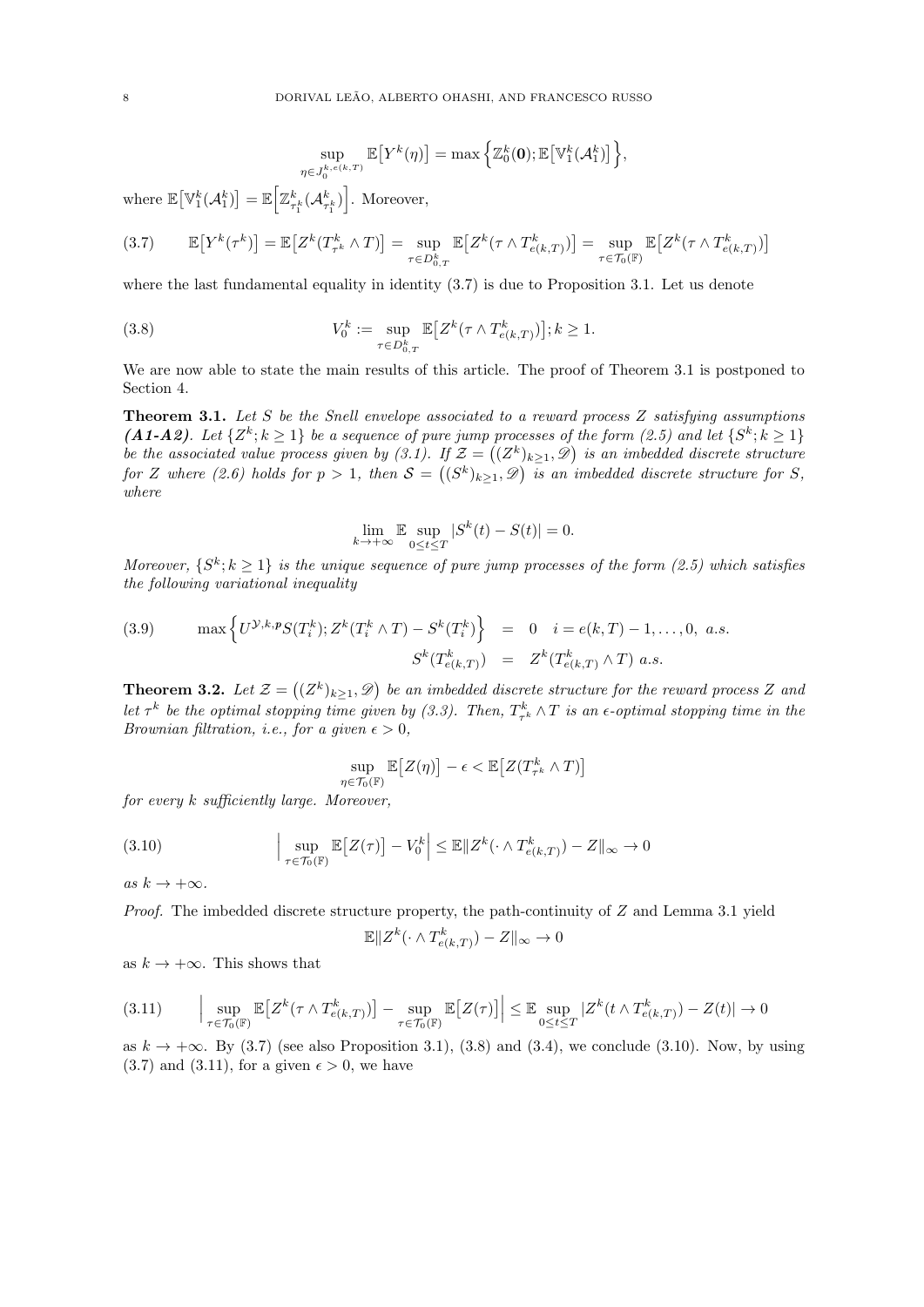(3.12) 
$$
\sup_{\tau \in \mathcal{T}_0(\mathbb{F})} \mathbb{E}\big[Z(\tau)\big] - \epsilon < \sup_{\tau \in \mathcal{T}_0(\mathbb{F})} \mathbb{E}\big[Z^k(\tau \wedge T^k_{e(k,T)} \wedge T)\big] = \mathbb{E}\big[Z^k(T^k_{\tau^k} \wedge T)\big]
$$

for every k sufficiently large. The imbedded discrete structure property of  $Z^k$  yields  $\mathbb{E}\left[Z^k(T^k_{\tau^k}\wedge T)\right]$  $\mathbb{E}\big[Z(T^k_{\tau^k}\wedge T)\big]+\epsilon$  for every k sufficiently large. This implies  $\sup_{\tau\in\mathcal{T}_0(\mathbb{F})}\mathbb{E}\big[Z(\tau)\big]-2\epsilon\lt\mathbb{E}\big[Z(T^k_{\tau^k}\wedge T)\big]$ for every k sufficiently large. It remains to show  $T_{\tau^k}^k$  is an F-stopping time. Clearly,  $T_{\tau^k}^k : \Omega \to \mathbb{R}_+$  is F-measurable. We claim that

$$
T^k_{\tau^k(\omega)}(\omega) \leq t \text{ and } \omega|_{[0,t]} = \omega'|_{[0,t]} \text{ then } T^k_{\tau^k(\omega)}(\omega) = T^k_{\tau^k(\omega')}(\omega').
$$

 $\text{Recall } \tau^k(\omega) = \min \left\{0 \leq j \leq e(k,T); A_j^k(\omega) \in \mathbf{S}(j,k)\right\} \text{ and we notice that } T_{\tau^k(\omega)}^k(\omega) \leq t \text{ means that }$ all information that we need to compute  $T^k_{\tau^k(\omega)}(\omega)$  lies on the Brownian path  $\omega|_{[0,t]}$ . This can be easily seen by the fact that each continuous time random walk  $A^{k,j}$ ;  $j = 1, \ldots, d$  only (possibly) jumps at the stopping times  $(T_n^k)_{n\geq 0}$ . In this case, if  $\omega|_{[0,t]} = \omega'|_{[0,t]}$  and  $T_{\tau^k(\omega)}^k(\omega) \leq t$ , then we necessarily have  $T^k_{\tau^k(\omega)}(\omega) = T^k_{\tau^k(\omega')}(\omega').$  From Galmarino's test (see [16] Nos. IV 94-103, pp 145-152), we conclude that  $T_{\tau^k}^k$  is an  $(\mathcal{F}_t)_{t\geq 0}$ -stopping time, where  $(\mathcal{F}_t)_{t\geq 0}$  is the raw filtration generated by the Brownian motion on the Wiener space. This shows that  $T_{\tau^k}^k \wedge T$  is an F-stopping time and (3.12) allows us to conclude the proof.  $\Box$ 

**Remark 3.1.** The importance of imbedded discrete structures is already apparent in Theorem 3.2: Maximization along the discrete type filtration  $(\mathcal{F}^k_{T^k_n})_{n=0}^{e(k,T)}$  is essentially equivalent to maximization along the Brownian filtration for k large enough. More importantly, the imbedded structure allows us to reduce dimensionality of the optimal stopping problem (see Section 5.3 and Example 5.1).

#### 4. Proofs of Proposition 3.1 and Theorem 3.1

In order to prove convergence, we need a subtle pathwise argument on the conditional expectations involved in the optimization problem. For a given pure jump process of the form (2.5), there exists a list of Borel functions  $h_{\ell}^k : \mathbb{S}_{k}^{\ell} \to \mathbb{R}$  which realizes

$$
Z^{k}(t) = \sum_{\ell=0}^{\infty} h_{\ell}^{k}(\mathcal{A}_{\ell}^{k}) \mathbb{1}_{\{T_{\ell}^{k} \leq t < T_{\ell+1}^{k}\}} \ a.s.; 0 \leq t \leq T.
$$

In other words,  $\mathbb{Z}_n^k(\mathcal{A}_n^k) = Z^k(T_n^k \wedge T)$  a.s., where

$$
\mathbb{Z}_n^k(\mathbf{b}_n^k) = \left\{ \begin{array}{ll} h_n^k(\mathbf{b}_n^k); & \text{if } t_n^k \leq T \\ h_j^k(\mathbf{b}_j^k); & \text{if } T < t_n^k, t_j^k \leq T < t_{j+1}^k \end{array} \right.
$$

for  $n \geq 0$ . In the sequel, we fix two natural numbers  $0 \leq n \leq r$ . For a given  $\tau \in D_n^{k,r}$ , there exists a list of Borel functions  $g_{\ell}^k : \mathbb{S}_{k}^{\ell} \to \mathbb{R}$  which realizes

(4.1) 
$$
\tau = \sum_{\ell=n}^r T_{\ell}^k g_{\ell}^k(\mathcal{A}_{\ell}^k) a.s
$$

where  $g_{\ell}^{k}(\mathcal{A}_{\ell}^{k}) = \mathbb{1}_{\{\tau = T_{\ell}^{k}\}}$ ;  $n \leq \ell \leq r$ . The action space in our optimization problem is given by

$$
\mathbb{A}^{j} := \left\{ x = (x_1, \dots, x_j) \in \mathbb{N}^{j}; \sum_{\ell=1}^{j} x_{\ell} = 1 \right\}; j > 1.
$$

The elements of  $\mathbb{A}^{r-n+1} \times \mathbb{S}_k^r$  will be denoted by

$$
\mathbf{o}^{k,n,r} := \left(a_n^k, \ldots, a_r^k, \mathbf{b}_r^k\right).
$$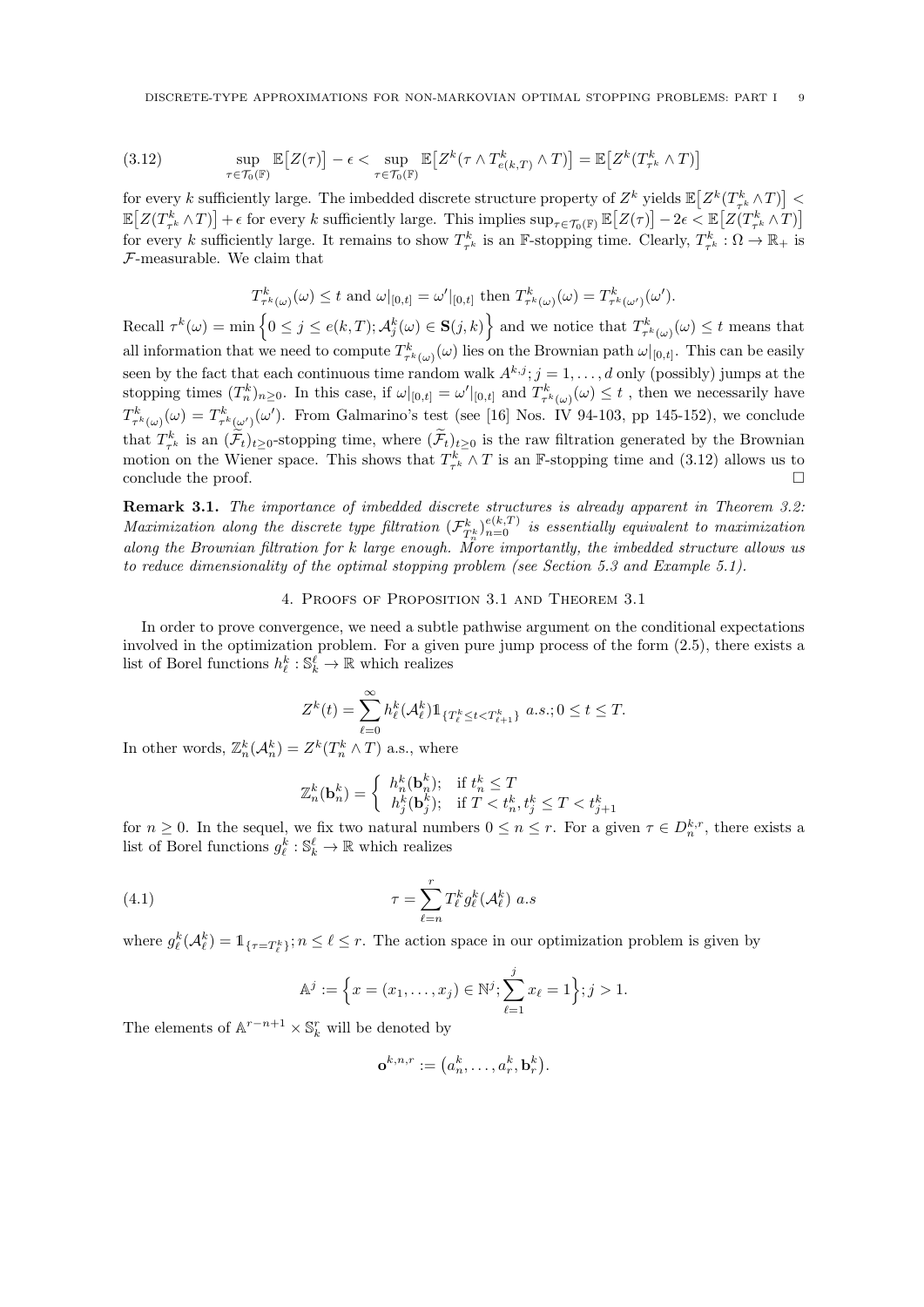For a given list of Borel functions  $g_{\ell}^{k} : \mathbb{S}_{k}^{\ell} \to \{0,1\}$  realizing  $(4.1)$ , we define the map  $\Xi_{n,r}^{k,g^{k}} : \mathbb{S}_{k}^{r} \to$  $\mathbb{A}^{r-n+1} \times \mathbb{S}_k^r$  given by

$$
\Xi^{k,g^k}_{n,r}(\mathbf{b}^k_r) := \left(g_n^k(\mathbf{b}^k_n),\ldots,g_r^k(\mathbf{b}^k_r),\mathbf{b}^k_r\right); \ \mathbf{b}^k_r \in \mathbb{S}_k^r.
$$

We observe that we may choose  $(g_{\ell}^k)_{\ell=n}^r$  in such way that  $(g_n^k(\mathbf{b}_n^k), \ldots, g_r^k(\mathbf{b}_r^k)) \in \mathbb{A}^{r-n+1}$  for every  $\mathbf{b}_r^k \in \mathbb{S}_k^r$ . Moreover, there exists an explicit map  $\gamma_{n,r}^k : \mathbb{A}^{r-n+1} \times \mathbb{S}_k^r \to \mathbb{R}$  such that

(4.2) 
$$
Z^k(\tau \wedge T) = \gamma_{n,r}^k \left(\Xi_{n,r}^{k,g^k}(\mathcal{A}_r^k)\right) a.s.,
$$

where

$$
\gamma^k_{n,r}(\textbf{o}^{k,n,r}):=\sum_{\ell=n}^rh_\ell^k(\textbf{b}^k_\ell)\mathbb{1}_{\{1\}}(a^k_\ell)\mathbb{1}_{\{t^k_\ell\leq T\}}(\textbf{b}^k_\ell)+\sum_{\ell=n}^rh_\ell^k(\textbf{b}^k_\ell)\mathbb{1}_{\{t^k_\ell\leq T< t^k_{\ell+1}\}}\Bigg(\sum_{j=n}^r\mathbb{1}_{\{1\}}(a^k_j)\mathbb{1}_{\{t^k_j>T\}}(\textbf{b}^k_j)\Bigg).
$$

We should also compute a pathwise representation of  $Z^k(\tau \wedge T)$  but for a slightly more general class of stopping times. Let  $\widetilde{\mathcal{T}}_{k,n,r}$  be the set of all F-stopping times of the form

$$
\eta = \sum_{\ell=n}^r T_\ell^k 1\!\!1_{\{\eta = T_\ell^k\}}
$$

where  $\{n = T_{\ell}^k\} \in \mathcal{F}_{T_{\ell}^k}; n \leq \ell \leq r$ . Of course,  $D_n^{k,r} \subset \widetilde{\mathcal{T}}_{k,n,r}$  for every  $0 \leq n \leq r$  and  $k \geq 1$ . Recall that  $T_n^k < \infty$  a.s for every  $n \geq 0$ . In this case, it is known (see e.g. Corollary 3.22 in [23]) that  $(\Phi_j^k)^{-1}(\mathcal{O}) = \mathcal{F}_{T_j^k}$ , where  $\mathcal O$  is the optional  $\sigma$ -algebra on  $\Omega \times \mathbb{R}_+$  and

$$
\Phi_j^k(\omega) := (\omega, T_j^k(\omega)); \omega \in \Omega^*, \ j \ge 1,
$$

where  $\mathbb{P}(\Omega^*)=1$ . To keep notation simple, we choose a version of  $\Phi_j^k$  defined everywhere and with a slight abuse of notation we write it as  $\Phi_j^k$ . Based on this fact, for a given  $\eta \in \widetilde{\mathcal{T}}_{k,n,r}$  there exists a list a Borel functions  $\varphi_{\ell}^{k} : \Omega \times \mathbb{R}_{+} \to \{0, 1\}$  which realizes

(4.3) 
$$
\eta = \sum_{\ell=n}^r T_{\ell}^k \varphi_{\ell}^k (\Phi_{\ell}^k) a.s.
$$

For a list of Borel functions  $\varphi_{\ell}^{k} : \Omega \times \mathbb{R}_{+} \to \{0,1\}$  realizing (4.3), we then define the map  $\Xi_{n,r}^{k,\varphi^{k}}$ :  $\Omega \times \mathbb{R}^{r-n+1}_+ \to \mathbb{A}^{r-n+1} \times \mathbb{S}_k^r$  given by

$$
\Xi^{k,\varphi^k}_{n,r}(\omega,x_n,\ldots,x_r,\mathbf{b}_r^k):=\Big(\varphi^k_n\big(\Phi^k_n(\omega,x_n)\big),\ldots,\varphi^k_r\big(\Phi^k_r(\omega,x_r)\big),\mathbf{b}_r^k\Big),
$$

for  $\omega \in \Omega, (x_n, \ldots, x_r) \in \mathbb{R}_+^{r-n+1}$  and  $\mathbf{b}_r^k \in \mathbb{S}_k^r$ . By construction, we have

(4.4) 
$$
Z^{k}(\eta \wedge T) = \gamma_{n,r}^{k} \left(\Xi_{n,r}^{k,\varphi^{k}}(J_{n,r}^{k})\right) a.s.,
$$

where  $J_{n,r}^k := (\mathrm{Id}, T_n^k, \ldots, T_r^k, \mathcal{A}_r^k)$  and  $\mathrm{Id} : \Omega \to \Omega$  is the identity map.

In the sequel,  $H_{n,r}^k : \mathcal{B}(\Omega \times \mathbb{R}_+^{r-n+1}) \times \mathbb{S}_k^r \to [0,1]$  is the disintegration of  $\mathbb{P} \circ J_{n,r}^k$  w.r.t  $\mathbb{P}_r^k$  and  $\nu_{n,r}^k$  is the disintegration of  $\mathbb{P}_r^k$  w.r.t  $\mathbb{P}_n^k$  for  $r > n \ge 1$ . Recall t

**Lemma 4.1.** Let  $Z^k$  be a pure jump process of the form (2.5). For each  $\tau \in D_n^{k,r}$  and  $\eta \in \widetilde{\mathcal{T}}_{k,n,r}$ , for  $0 \leq n < r$ , we have

$$
\mathbb{E}\Big[Z^k(\tau\wedge T)|\mathcal{F}^k_{T^k_n}\Big]=\int_{\mathbb{S}^j_k}\gamma^k_{n,r}\Big(\Xi^{k,g^k}_{n,r}\big(\mathcal{A}^k_{n},q^k_{n,r}\big)\Big)\nu^k_{n,r}(dq^k_{n,r}|\mathcal{A}^k_{n})~a.s
$$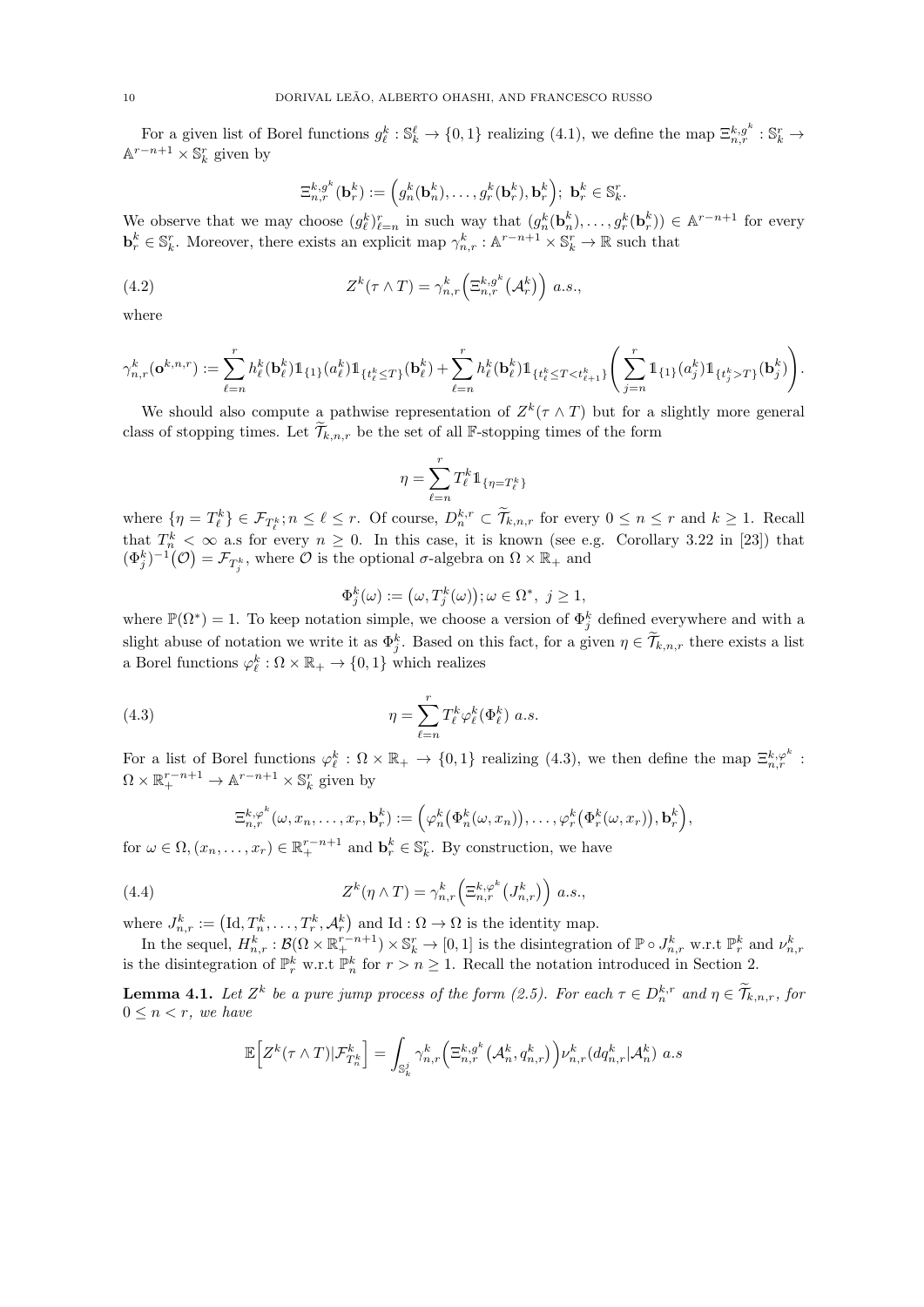and

$$
\mathbb{E}\Big[Z^k(\eta\wedge T)|\mathcal{F}^k_{T^k_n}\Big]=\int_{\mathbb{S}_k^j}\int_{\Omega\times\mathbb{R}_+^j}\gamma^k_{n,r}\Big(\Xi^{k,\varphi^k}_{n,r}\big(\omega,x_n,\ldots,x_r,\mathcal{A}^k_n,q^k_{n,r}\big)\Big)H^k_{n,r}(d\omega dx_n\ldots dx_r|\mathcal{A}^k_n,q^k_{n,r})\nu^k_{n,r}(dq^k_{n,r}|\mathcal{A}^k_n),
$$

a.s for  $j = r - n$ , where  $(g_{\ell}^k)_{\ell=n}^r$  and  $(\varphi_{\ell}^k)_{\ell=n}^r$  are Borel functions associated to  $\tau$  and  $\eta$ , respectively. Proof. The proof is a direct consequence of the representations (4.2) and (4.4), so we omit the details.  $\Box$ 

We are now able to prove Proposition 3.1 which is the main ingredient in the proof of Theorem 3.1 and the estimate (3.10) in Theorem 3.2.

**Proof of Proposition 3.1.** For the moment, let us fix  $r > n$ . We claim

(4.5) 
$$
\underset{\tau \in \widetilde{T}_{k,n,r}}{\mathrm{ess \, sup}\, \mathbb{E}\Big[Z^k(\tau \wedge T)|\mathcal{F}^k_{T^k_n}\Big] = \underset{\tau \in \overline{T}_{k,n,r}}{\mathrm{ess \, sup}\, \mathbb{E}\Big[Z^k(\tau \wedge T)|\mathcal{F}^k_{T^k_n}\Big] \ a.s.,}
$$

where  $\overline{\mathcal{T}}_{k,n,r} := \{ \tau \text{ is an } \mathbb{F}-\text{ stopping time}; \ T_n^k \leq \tau \leq T_r^k \ a,s \}.$  For a given  $\tau \in \overline{\mathcal{T}}_{k,n,r}$ , let us define the F-stopping time  $Q(\tau) = \min\{T_p^k; T_p^k > \tau\}$  and

$$
\eta(\tau) = \sum_{\ell=n}^{r+1} T_{\ell-1}^k 1\!\!1_{\{Q(\tau) = T_{\ell}^k\}} \in \widetilde{\mathcal{T}}_{k,n,r}.
$$

We observe that  $\mathbb{P}\{\eta(\tau) = T_{n-1}^k\} = 0$ . Moreover, since  $Z^k$  has càdlàg paths, we have

$$
Z^{k}(\tau \wedge T) = Z^{k}((Q(\tau) \wedge T) - ) = Z^{k}(\eta(\tau) \wedge T) \text{ a.s.}
$$

This proves (4.5). We now claim that

(4.6) 
$$
\underset{\tau \in \widetilde{\mathcal{T}}_{k,n,r}}{\operatorname{ess \, sup}\,} \mathbb{E}\Big[Z^k(\tau \wedge T)|\mathcal{F}^k_{T^k_n}\Big] = \underset{\tau \in D^{k,r}_n}{\operatorname{ess \, sup}\,} \mathbb{E}\Big[Z^k(\tau \wedge T)|\mathcal{F}^k_{T^k_n}\Big] \ a.s.
$$

In order to check  $(4.6)$ , we make use of Lemma 4.1 as follows. Let us define the following objects:

$$
F_{n,r}^k(\mathbf{b}_n^k) := \max_{(a_n^k,\ldots,a_r^k) \in \mathbb{A}^{r-n+1}} G_{n,r}^k(a_n^k,\ldots,a_r^k,\mathbf{b}_n^k),
$$

where

$$
G_{n,r}^k(a_n^k,\ldots,a_r^k,\mathbf{b}_n^k):=\int_{\mathbb{S}_k^{r-n}}\gamma_{n,r}^k\Big(a_n^k,\ldots,a_r^k,\mathbf{b}_n^k,q_{n,r}^k\Big)\Big)\nu_{n,r}^k(dq_{n,r}^k|\mathbf{b}_n^k),
$$

and

$$
\widetilde{F}_{n,r}^k(\mathbf{b}_n^k) := \max_{(a_n^k,\ldots,a_r^k)\in\mathbb{A}^{r-n+1}} \widetilde{G}_{n,r}^k(a_n^k,\ldots,a_r^k,\mathbf{b}_n^k),
$$

where

$$
\widetilde{G}^k_{n,r}(a^k_n,\ldots,a^k_r,\mathbf{b}^k_n):=\int_{\mathbb{S}^{r-n}_k}\int_{\Omega\times\mathbb{R}^{r-n+1}_+}\gamma^k_{n,r}\Big(a^k_n,\ldots,a^k_r,\mathbf{b}^k_n,q^k_{n,r}\big)\Big)H^k_{n,r}(d\omega dx_n\ldots dx_r|\mathbf{b}^k_n,q^k_{n,r})\nu^k_{n,r}(dq^k_{n,r}|\mathbf{b}^k_n),
$$

for each  $\mathbf{b}_n^k \in \mathbb{S}_n^k$  and  $(a_n^k, \ldots, a_r^k) \in \mathbb{A}^{r-n+1}$ . Since for each  $E \in \mathcal{B}(\mathbb{S}_k^{r-n})$  and  $F \in \mathcal{B}(\Omega \times \mathbb{S}_k^{r-n+1})$ , the disintegrations

$$
\mathbf{b}_n^k \mapsto \nu_{n,r}^k(E|\mathbf{b}_n^k) \text{ and } \mathbf{b}_r^k \mapsto H_{n,r}^k(F|\mathbf{b}_r^k)
$$

are Borel functions, then we can safely state that (see Prop 7.29 in [6]) both  $G_{n,r}^k$  and  $G_{n,r}^k$  are Borel functions. Therefore, Lemma 4.1 yields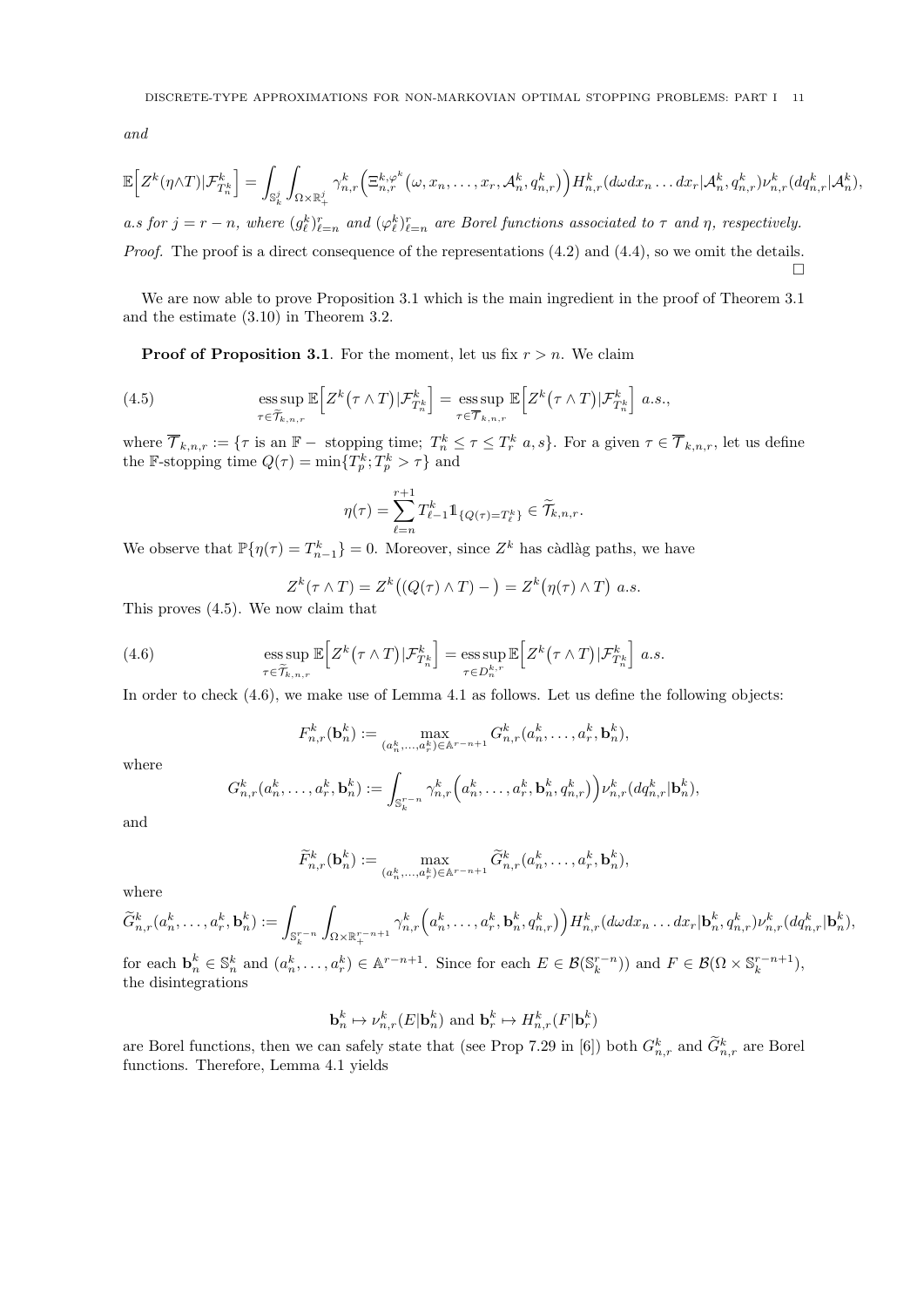$$
G_{n,r}^k(\Pr_n \circ \Xi_{n,r}^{k,g^k}(\mathcal{A}_n^k)) = \mathbb{E}\Big[Z^k(\tau \wedge T)|\mathcal{F}_{T_n}^k\Big], \quad \widetilde{G}_{n,r}^k(\Pr_n \circ \Xi_{n,r}^{k,\varphi^k}(\mathcal{A}_n^k)) = \mathbb{E}\Big[Z^k(\eta \wedge T)|\mathcal{F}_{T_n}^k\Big]
$$

a.s for each  $\tau \in D_{n,r}^k$  and  $\eta \in \widetilde{\mathcal{T}}_{k,n,r}$ , where

$$
\Pr_n \circ \Xi_{n,r}^{k,g^k}(\mathbf{b}_n^k) := \left(g_n^k(\mathbf{b}_n^k), \dots, g_r^k(\mathbf{b}_r^k), \mathbf{b}_n^k\right)
$$

is the projection of  $\Xi_{n,r}^{k,g^k}(\mathbf{b}_r^k)$  onto  $\mathbb{A}^{r-n+1} \times \mathbb{S}_k^n$  and

$$
\Pr_n \circ \Xi_{n,r}^{k,\varphi^k}(\mathbf{b}_n^k) := \left(\varphi_n^k(\Phi_n^k(\omega, x_n)), \dots, \varphi_r^k(\Phi_r^k(\omega, x_r)), \mathbf{b}_n^k\right)
$$

is the projection of  $\Xi_{n,r}^{k,\varphi^k}(\mathbf{b}_r^k)$  onto  $\mathbb{A}^{r-n+1}\times\mathbb{S}_k^n$ . By construction,

$$
F_{n,r}^k(\mathcal{A}_n^k) = \operatorname*{ess\,sup}_{\tau \in D_n^{k,r}} \mathbb{E}\Big[Z^k(\tau \wedge T)|\mathcal{F}_{T_n^k}^k\Big] a.s
$$

and

$$
\widetilde{F}_{n,r}^k(\mathcal{A}_n^k) = \operatorname*{ess\,sup}_{\tau \in \widetilde{\mathcal{T}}_{k,n,r}} \mathbb{E}\Big[Z^k(\tau \wedge T)|\mathcal{F}_{T_n^k}^k\Big] a.s.
$$

we notice that  $F_{n,r}^k = \overline{F}_{n,r}^k$  and hence the claim (4.6) holds true. The argument outlined above actually shows that (4.6) holds when  $r = +\infty$ , namely

(4.7) 
$$
\underset{\tau \in \widetilde{\mathcal{T}}_{k,n}}{\mathrm{ess}\sup} \mathbb{E}\Big[Z^k(\tau \wedge T)|\mathcal{F}^k_{T^k_n}\Big] = \underset{\tau \in D^{k,\infty}_n}{\mathrm{ess}\sup} \mathbb{E}\Big[Z^k(\tau \wedge T)|\mathcal{F}^k_{T^k_n}\Big] a.s
$$

where  $\widetilde{\mathcal{T}}_{k,n}$  is the set of all F-stopping times of the form

$$
\tau = \sum_{\ell=n}^\infty T_\ell^k 1\!\!1_{\{\tau = T_\ell^k\}}
$$

and  $\{\tau = T^k_\ell\} \in \mathcal{F}_{T^k_\ell}; \ell \geq n$ . This holds due to the fact that the set of sequences of natural numbers  $(x_i)_{i=n}^{\infty}$  such that  $\sum_{j=n}^{\infty} x_j = 1$  is countable. Lastly, the argument to prove (4.5) actually shows that

(4.8) 
$$
\underset{\tau \in \widetilde{\mathcal{T}}_{k,n}}{\mathrm{ess}\sup} \mathbb{E}\Big[Z^k(\tau \wedge T)|\mathcal{F}^k_{T^k_n}\Big] = \underset{\tau \in \overline{\mathcal{T}}_{k,n}}{\mathrm{ess}\sup} \mathbb{E}\Big[Z^k(\tau \wedge T)|\mathcal{F}^k_{T^k_n}\Big] \ a.s.,
$$

where  $\overline{\mathcal{T}}_{k,n} := \{\tau \text{ is an } \mathbb{F}-\text{stopping time}; T_n^k \leq \tau \leq +\infty \text{ a.s.}\}.$  Identities (4.7) and (4.8) allow us to conclude the proof.

**Proof of Theorem 3.1:** The variational inequality  $(3.9)$  is a straightforward consequence of the classical discrete time dynamic programming principle so we shall omit this proof. Let us check the convergence. At first, we observe the Snell envelope  $S$  has continuous paths. Indeed, by assumption (A1), the reward process is a class D regular process and hence by applying Th 2.3.5 in [26] and assumption (A2), the associated Snell envelope is a D regular process as well. Therefore, the Snell envelope S has continuous paths under assumptions  $(A1-A2)$ . Let us define

$$
\delta^k S(t) := \sum_{n=0}^{\infty} \mathbb{E}\Big[S(T_n^k)|\mathcal{F}_{T_n^k}^k\Big] \mathbb{1}_{\{T_n^k \le t < T_{n+1}^k\}}; 0 \le t \le T.
$$

By Lemma 3.1 in [28] and assumption  $(A2)$ , we may use uniform integrability to safely state that

$$
\lim_{k \to +\infty} \mathbb{E} \sup_{0 \le t \le T} |\delta^k S(t) - S(t)| = 0.
$$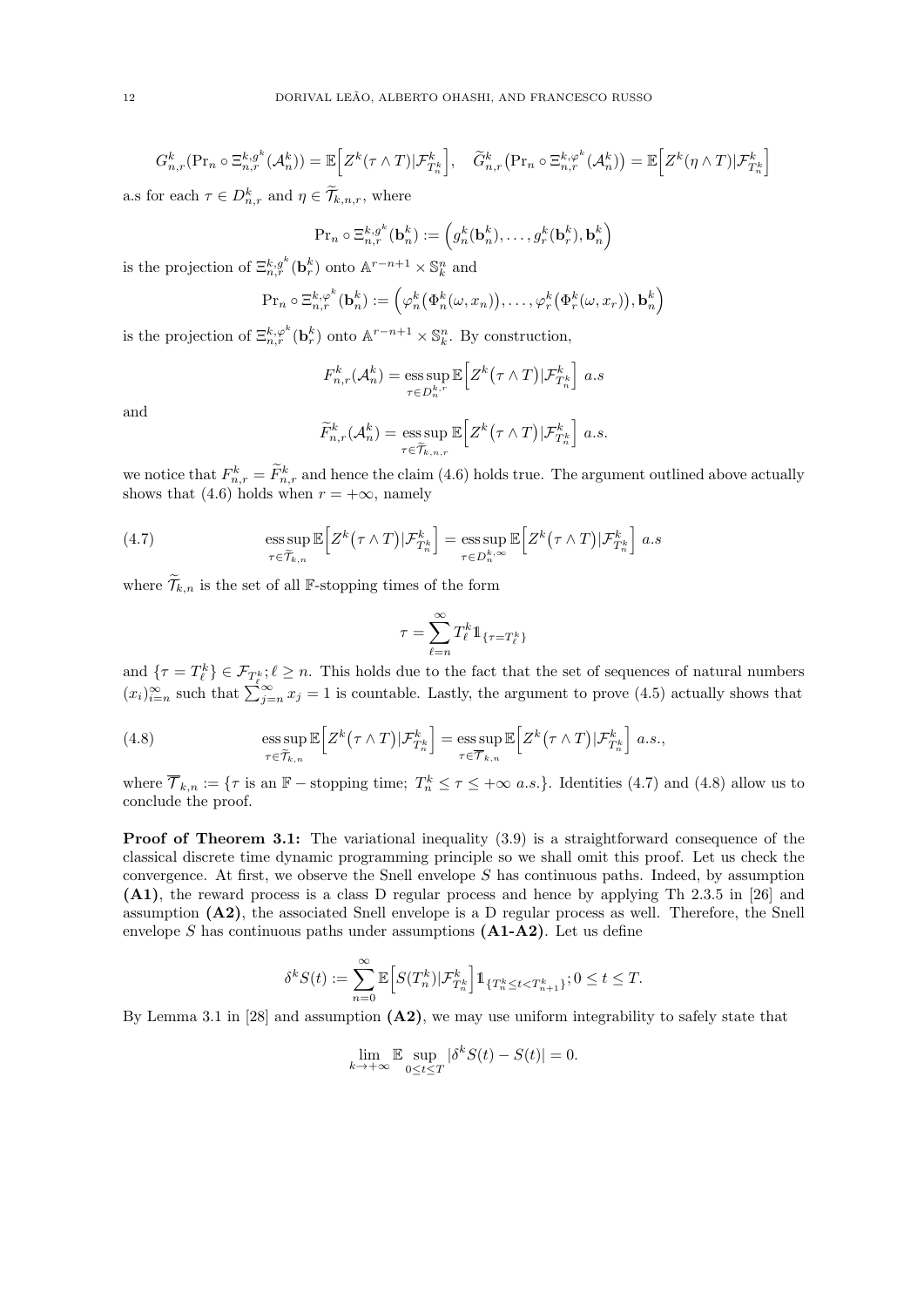One can easily check that  $\{\mathbb{E}\left[Z(\tau) \mid \mathcal{F}_{T_n^k}\right]$ ;  $\tau \in \mathcal{T}_{k,n}\}$  has the lattice property (see e.g. Def. 1.1.2 in [26]). Therefore, the tower property of the conditional expectation and Prop. 1.1.4 in [26] yield

$$
\delta^k S(t) = \sum_{n=0}^{\infty} \mathbb{E}\left[S(T_n^k) \mid \mathcal{F}_{T_n^k}^k\right] \mathbb{1}_{\{T_n^k \le t < T_{n+1}^k\}} = \sum_{n=0}^{\infty} \text{ess} \sup_{\tau \in \mathcal{T}_{k,n}} \mathbb{E}\left[Z(\tau) \mid \mathcal{F}_{T_n^k}^k\right] \mathbb{1}_{\{T_n^k \le t < T_{n+1}^k\}} \ a.s.,
$$

for  $0 \le t \le T$ . On the other hand, from Proposition 3.1, we have

$$
S^{k}(t) = \sum_{n=0}^{\infty} \text{ess} \sup_{\tau \in D_{n,T}^{k}} \mathbb{E}\left[Z^{k}(\tau \wedge T_{e(k,T)}^{k}) \mid \mathcal{F}_{T_{n}^{k}}^{k}\right] 1\!\!1_{\{T_{n}^{k} \leq t < T_{n+1}^{k}\}}
$$

$$
= \sum_{n=0}^{\infty} \text{ess} \sup_{\tau \in \mathcal{T}_{k,n}} \mathbb{E}\left[Z^{k}(\tau \wedge T_{e(k,T)}^{k}) \mid \mathcal{F}_{T_{n}^{k}}^{k}\right] 1\!\!1_{\{T_{n}^{k} \leq t < T_{n+1}^{k}\}} a.s.,
$$

for  $0 \leq t \leq T$ . By applying Doob maximal inequality in the closable discrete-time martingale  $\mathbb{E}[\sup_{0\leq t\leq T}|Z(t)-Z^k(t\wedge T^k_{e(k,T)})||\mathcal{F}^k_{T^k_n}];n\geq 0$  and Jensen inequality, we can find a positive constant C such that

$$
\mathbb{E} \sup_{0 \le t \le T} |S^k(t) - \delta^k S(t)|^p \le \mathbb{E} \sup_{n \ge 0} \left| \mathbb{E} \Big[ \sup_{0 \le t \le T} |Z(t) - Z^k(t \wedge T_{e(k,T)}^k)| \Big| \mathcal{F}_{T_n^k}^k \Big] \right|^p 1\!\!1_{\{T_n^k \le T\}}
$$
\n(4.9)\n
$$
\le C \mathbb{E} \sup_{0 \le t \le T} |Z(t) - Z^k(t \wedge T_{e(k,T)}^k)|^p
$$

as  $k \to \infty$  for some  $p > 1$  due to the imbedded discrete property. In order to prove the right-hand side of (4.9) vanishes as  $k \to \infty$  we just notice that Z has continuous paths and a simple triangle inequality argument jointly with Lemma 3.1 allows us to conclude the proof.

# 5. Examples of non-Markovian optimal stopping problems

In this section, we show how Theorem 3.2 can be applied to concrete non-Markovian optimal stopping problems. To simplify the presentation, we set  $d = 1$ . Throughout this section, we make use of the following notation. Let  $D([0, t]; \mathbb{R})$  be the linear space of  $\mathbb{R}$ -valued càdlàg paths on [0, t] and let  $\Lambda := \{(t, \omega(\cdot \wedge t)) : t \in [0, T]; \omega \in D([0, T]; \mathbb{R})\}$  be the set of stopped paths endowed with the distance

$$
d_{\beta}((t,\omega);(t',\omega')):=\sup_{0\leq u\leq T}|\omega(u\wedge t)-\omega'(u\wedge t')|+|t-t'|^{\beta},
$$

where  $0 < \beta \leq 1$ . We say that G is a non-anticipative functional if it is a Borel mapping and

$$
G(t, \omega) = G(t, \omega(\cdot \wedge t)); (t, \omega) \in [0, T] \times D([0, T]; \mathbb{R}).
$$

The coefficients of the SDEs will satisfy the following regularity conditions:

**Assumption I:** The non-anticipative mappings  $\alpha : \Lambda \to \mathbb{R}$  and  $\sigma : \Lambda \to \mathbb{R}$  are Lipschitz continuous, i.e., there exists a constant  $K_{Lip} > 0$  such that

$$
|\alpha(t,\omega) - \alpha(t',\omega')| + |\sigma(t,\omega) - \sigma(t',\omega')| \leq K_{Lip} d_{\theta}((t,\omega); (t',\omega'))
$$

for every  $t, t' \in [0, T]$  and  $\omega, \omega' \in D([0, T]; \mathbb{R})$ , where  $0 < \theta \leq 1$ .

Assumption II: The reward process is given by

$$
(5.1)\t\t Z(t) = F(t, X)
$$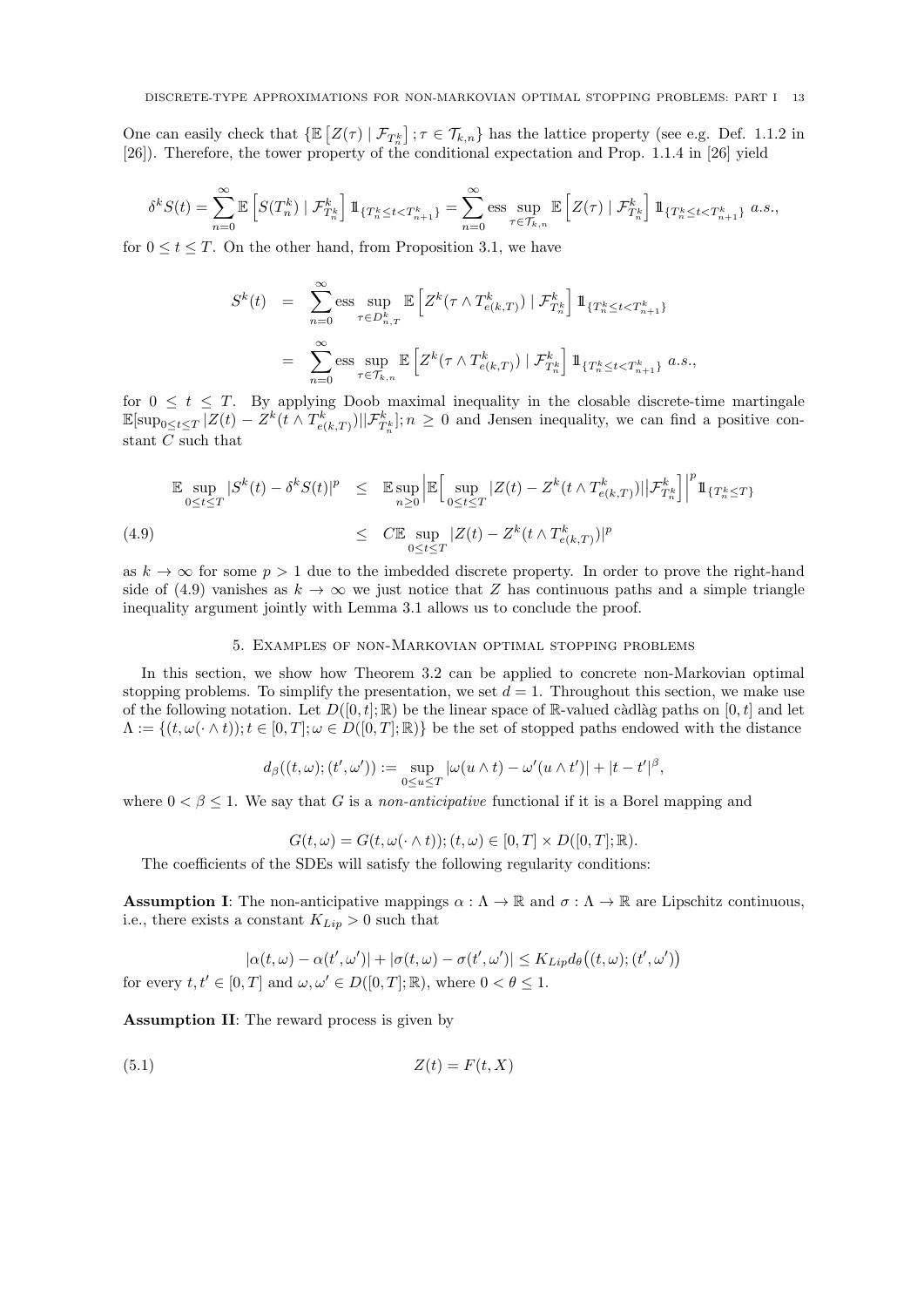where X satisfies (5.2) or (5.13) and  $F : \Lambda \to \mathbb{R}$  is a non-anticipative Lipschitz functional, i.e., there exists constant  $||F||$  such that

$$
|F(t,\omega) - F(t',\omega')| \le ||F|| d_{\theta}((t,\omega); (t',\omega'))
$$
  
for every  $t, t' \in [0,T]$ ,  $\omega, \omega' \in D([0,T]; \mathbb{R})$ , where  $0 < \theta \le 1$ .

5.1. Non-Markovian SDE driven by Brownian motion. The underlying state process is the following SDE

(5.2) 
$$
X(t) = x + \int_0^t \alpha(s, X)ds + \int_0^t \sigma(s, X)dB(s); 0 \le t \le T,
$$

with a given initial condition  $X(0) = x \in \mathbb{R}$ . One can easily check by routine arguments that the SDE (5.2) admits a strong solution in  $\mathbf{B}^p(\mathbb{F})$  for every  $p \geq 1$ . The natural candidate for an imbedded discrete structure  $((Z^k)_{k\geq 1}, \mathscr{D})$  w.r.t Z is given by

(5.3) 
$$
Z^{k}(t) := \sum_{n=0}^{\infty} F(T^{k}_{n}, X^{k}) 1_{\{T^{k}_{n} \leq t < T^{k}_{n+1}\}}; 0 \leq t \leq T
$$

where  $X^k(0) := x$  and we define recursively

(5.4) 
$$
X^{k}(T_{n}^{k}) := X^{k}(T_{n-1}^{k}) + \alpha (T_{n-1}^{k}, X^{k}) \Delta T_{n}^{k} + \sigma (T_{n-1}^{k}, X^{k}) \Delta A^{k}(T_{n}^{k})
$$

for  $1 \leq n \leq e(k,T)$  where  $X^{k}(t) = \sum_{n=0}^{\infty} X^{k}(T_{n}^{k}) 1_{\{T_{n}^{k} \leq t \wedge T_{e(k,T)}^{k} \leq T_{n+1}^{k}\}}; 0 \leq t \leq T$ .

In the sequel, in order to simplify the presentation, we set  $T = 1$ . Let  $I^*$  be the Legendre transform of the hitting time inf $\{t > 0; |B(t)| = 1\}$  (see e.g [9]) given by

$$
I^*(x) = \sup_{\lambda < 0} \left[ \lambda x - \ln \left( \frac{1}{\cosh(\sqrt{2|\lambda|})} \right) \right]; x < 1.
$$

**Proposition 5.1.** If Assumptions **I-II** hold true for  $\theta = 1/2$  and X satisfies (5.2), then  $((Z^k)_{k \geq 1}, \mathscr{D})$ given by (5.3) is an imbedded discrete structure for Z. More importantly, for each  $\beta \in (0,1)$  and  $\zeta > 1$ , there exists a constant C which depends on  $\alpha$ ,  $\sigma$ ,  $\beta$  and  $\zeta$  such that

(5.5) 
$$
\left|V_0^k - \sup_{\tau \in \mathcal{T}_0(\mathbb{F})} \mathbb{E}[Z(\tau)]\right|^2 \le C \left(\epsilon_k^{2\beta} + \exp\left[-\zeta^{-1}\epsilon_k^{-2}I^*(1-\delta)\right] + \delta \ln(2\delta^{-1})\right)
$$

for every  $k \geq 1$  and  $\delta \in (0,1)$ .

*Proof.* Let us fix  $0 < \beta < 1$  and  $\zeta > 1$ . A direct application of Corollary 6.1 in [29] jointly with Assumptions I-II and Lemma 2.2 in [28] yields

(5.6) 
$$
||Z^{k} - Z||_{\mathbf{B}^{2}}^{2} \leq ||F||^{2} C(\alpha, \sigma, \beta) \epsilon_{k}^{2\beta}; k \geq 1,
$$

for a constant  $C(\alpha, \sigma, \beta)$ . In the sequel, C is a constant which may differ from line to line. Triangle inequality yields

$$
(5.7) \t\t\t\t\mathbb{E}\|Z^k(\cdot \wedge T^k_{e(k,1)}) - Z\|^2_{\infty} \le 2 \mathbb{E}\|Z^k(\cdot \wedge T^k_{e(k,1)}) - Z^k\|^2_{\infty} + 2 \mathbb{E}\|Z^k - Z\|^2_{\infty} =: I_1^k + I_2^k.
$$

By  $(3.10)$  in Theorem 3.2, we only need to estimate  $I_1^k$ . We observe

$$
(5.8)\quad I^k_1\leq C\|F\|^2\mathbb{E}\Big[\max_{T^k_{e(k,1)}< T^k_p\leq T^k_{N^k(1)}}|X^k(T^k_{e(k,1)})-X^k(T^k_p)|^2\mathbb{1}_{\{T^k_{e(k,1)}<1\}}\Big]+C\mathbb{E}|1-T^k_{e(k,1)}|; k\geq 1.
$$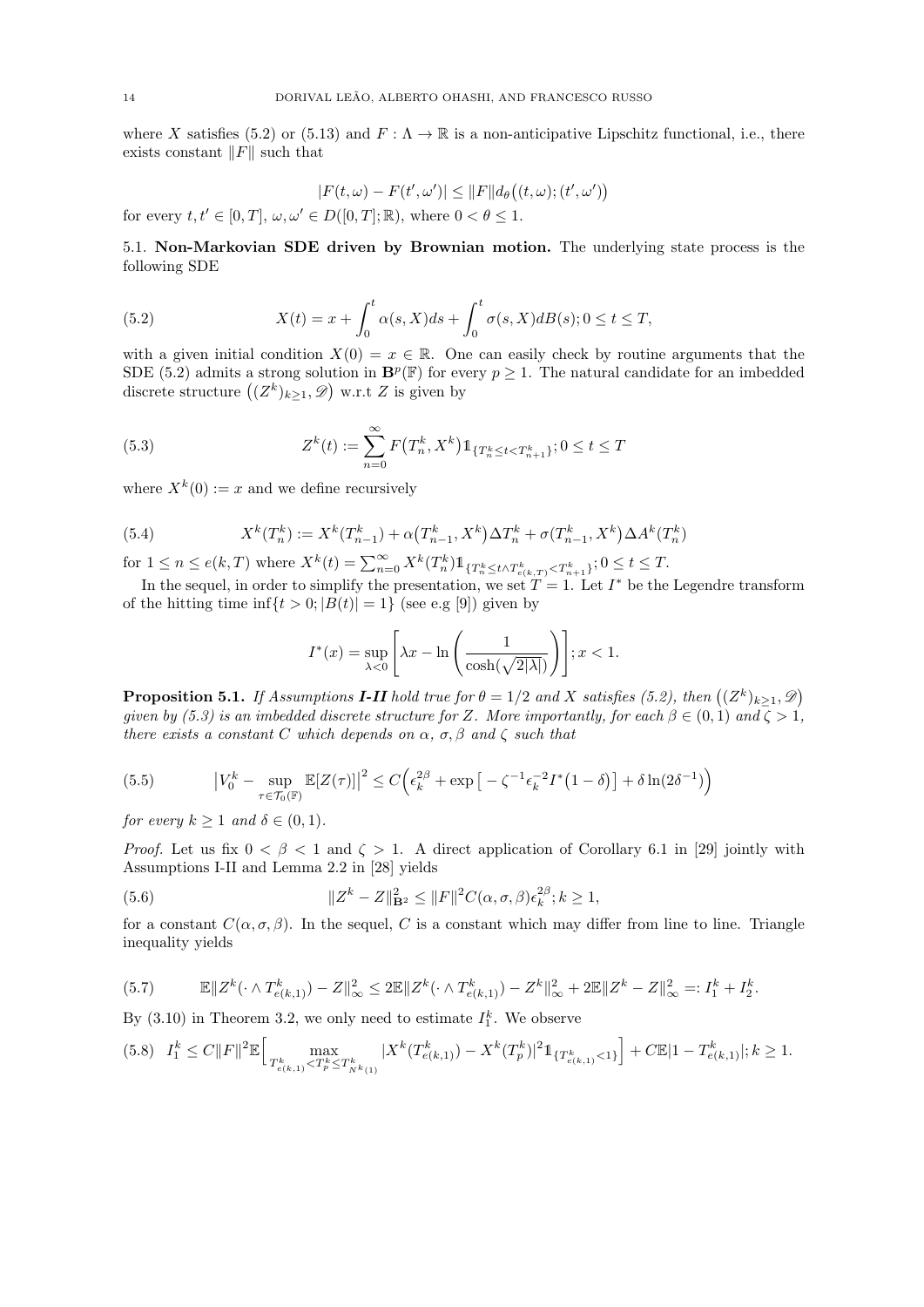We set  $E_k = \{T_{e(k,1)}^k < T_{N^k(1)}^k\}$ , where we recall  $N^k(1)$  is given by (2.3). By using Lemma 6.2 in [29], Assumption I, Jensen and Hölder's inequality for  $\zeta > 2$ , we get

(5.9) 
$$
\mathbb{E} \max_{p \ge 1} \left| \int_{T_{e(k,T)}^k}^{T_p^k} \alpha(\bar{s}_k, X^k) ds \right|^2 \mathbb{1}_{E_k \cap G_p^k} \le C \|1 - T_{e(k,1)}^k\|_{L^{\zeta}}; k \ge 1,
$$

for a constant C which depends on  $\alpha$ . Here,  $G_p^k = \{T_{e(k,1)}^k < T_p^k \le T_{N^k(1)}^k\}$  and we recall  $\bar{s}_k$  is given by (2.3). For each  $\delta > 0$  and  $k \geq 1$ , let us denote

 $E_{k,\delta}^1 := \{ T_{e(k,1)}^k < T_{N^k(1)}^k, T_{N^k(1)}^k - T_{e(k,1)}^k > \delta \},\ E_{k,\delta}^2 := \{ T_{e(k,1)}^k < T_{N^k(1)}^k, T_{N^k(1)}^k - T_{e(k,1)}^k \leq \delta \}.$ 

For a given  $\delta > 0$ , we split

$$
\max_{p\geq 1} \left| \int_{T_{e(k,1)}^k}^{T_p^k} \sigma(\bar{s}_k, X^k) dB(s) \right|^2 \mathbb{1}_{E_k \cap G_p^k} = \max_{p\geq 1} \left| \int_{T_{e(k,1)}^k}^{T_p^k} \sigma(\bar{s}_k, X^k) dB(s) \right|^2 \mathbb{1}_{E_{k,\delta}^1 \cap G_p^k} + \max_{p\geq 1} \left| \int_{T_{e(k,1)}^k}^{T_p^k} \sigma(\bar{s}_k, X^k) dB(s) \right|^2 \mathbb{1}_{E_{k,\delta}^2 \cap G_p^k}
$$
  

$$
=: J_1^k(\delta) + J_2^k(\delta).
$$

By the additivity of the stochastic integral, we shall apply Burkholder-Davis-Gundy and Hölder inequalities jointly with Lemma 6.2 in [29] to get a constant C which depends on  $\sigma$  such that

(5.10) 
$$
\mathbb{E}J_1^k(\delta) \le C \big(\mathbb{P}\{\delta + T_{e(k,1)}^k < T_{N_1^k}^k\}\big)^{\frac{1}{\zeta}} \le C \big(\mathbb{P}\{\delta + T_{e(k,1)}^k < 1\}\big)^{\frac{1}{\zeta}}
$$

for any  $\zeta > 2$ ,  $k \ge 1$  and  $\delta \in (0,1)$ . In order to estimate  $J_2^k(\delta)$ , we need to work with the modulus of continuity of the stochastic integral

$$
m_k(h) := \sup_{t,s \in [0,1], |t-s| \le h} \left| \int_s^t \sigma(s, X^k) dB(s) \right|
$$

for  $h > 0$ . We notice  $J_2^k(\delta) \leq m_k^2(\delta)$  a.s for every  $k \geq 1$  and  $\delta > 0$ . By applying Th 1 in [19] jointly with Assumption I and Lemma 6.2 in [29], we arrive at the following estimate

(5.11) 
$$
\mathbb{E}J_2^k(\delta) \le C\delta \ln\left(\frac{2}{\delta}\right)
$$

for every  $k \ge 1$  and  $\delta > 0$ , where C is a constant which only depends on  $(\alpha, \sigma)$ . Finally, since  $e(k,1) = \epsilon_k^{-2}$  and  $T_{\epsilon_k}^k$  $\epsilon_{\epsilon_k}^{k} = \sum_{i=1}^{\epsilon_k^{-2}} \Delta T_n^k$  is an iid sum of random variables with mean  $\epsilon_k^2$ , we shall use classical Large Deviations techniques to find for each  $q \ge 1$ , a constant C (only depending on q) such that

(5.12) 
$$
\mathbb{P}\{\delta + T_{\epsilon_k^{-2}}^k < 1\} \le \exp\left(-\epsilon_k^{-2} I^*(1-\delta)\right), \quad \mathbb{E}|T_{\epsilon_k^{-2}}^k - 1|^q \le C\epsilon_k^{2q}
$$

for every  $k \ge 1$  and  $\delta \in (0, 1)$ . Now, we just need to use (5.12) into (5.8), (5.9) and (5.10). By observing the estimates (5.6) and (5.7), we then conclude the proof.

 $\Box$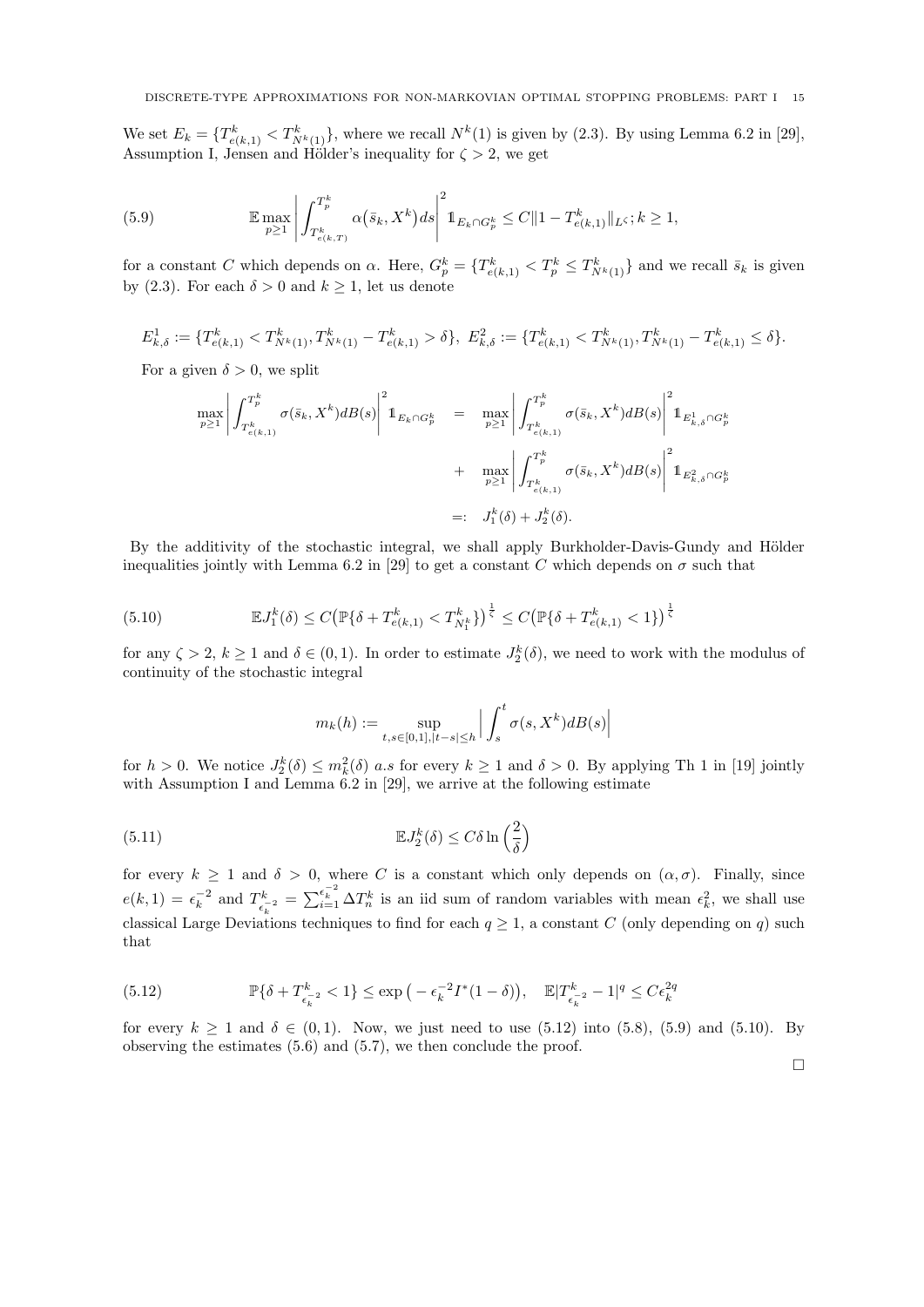5.2. Non-Markovian SDE driven by Fractional Brownian motion. In this section, we analyze Theorem 3.2 when the reward process  $Z = F(X)$  is driven by the following SDE

(5.13) 
$$
X(t) = x + \int_0^t \alpha(s, X)ds + B_H(t)
$$

where  $\alpha$  is a bounded non-anticipative functional satisfying Assumption I and  $B_H$  is the one-dimensional fractional Brownian motion (henceforth abbreviated by FBM) over the interval  $[0, T]$  for  $\frac{1}{2} < H < 1$ . By Th 3.4 in [24], we shall represent

$$
B_H(t) = \int_0^t \rho_H(t, s) B(s) ds; 0 \le t \le T,
$$

where  $\rho_H(t,s) := \partial_s K_H(t,s)$  and  $K_H(t,s) := d_H s^{\frac{1}{2}-H} \int_s^t u^{H-\frac{1}{2}} (u-s)^{H-\frac{3}{2}} du; 0 < s < t \leq T$  is the classical square-integrable Volterra kernel which represents FBM. In order to construct an imbedded discrete structure for Z, we need a structure  $B_H^k$  for  $B_H$  which converges in  $\mathbf{B}^1$  and the natural candidate is

$$
B_H^k(t) := \int_0^{\bar{t}_k} \rho_H(\bar{t}_k, s) A^k(s) ds; 0 \le t \le T,
$$

where we recall  $\bar{t}_k$  is given by (2.3). Due to singularity of the kernel  $\rho_H$  jointly with appearance of random times and the piecewise constant process  $A^k$ , it is not obvious  $B_H^k$  fulfills this requirement. The proof of the next result is postponed to the Appendix.

**Proposition 5.2.** If  $\frac{1}{2} < H < 1$  and  $H - \frac{1}{2} < \lambda < \frac{1}{2}$ , there exists a constant C which depends on H,  $T$  and  $\lambda$  such that

$$
\mathbb{E} \sup_{0 \le t \le T} |B_H^k(\bar{t}_k) - B_H(t)| \le C \epsilon_k^{1-2\lambda}
$$

for every  $k \geq 1$ .

The natural candidate for an imbedded discrete structure  $((Z^k)_{k\geq 1}, \mathscr{D})$  w.r.t  $(5.1)$  is given by

(5.14) 
$$
Z^{k}(t) := \sum_{n=0}^{\infty} F(T^{k}_{n}, X^{k}) 1_{\{T^{k}_{n} \leq t < T^{k}_{n+1}\}}; 0 \leq t \leq T
$$

where  $X^k(0) := x$  and we define recursively

$$
X^{k}(T_{n}^{k}) := X^{k}(T_{n-1}^{k}) + \alpha(T_{n-1}^{k}, X^{k})\Delta T_{n}^{k} + \Delta B_{H}^{k}(T_{n}^{k})
$$

for  $1 \leq n \leq e(k,T)$ . We are now able to state the main result of this section. To simplify the presentation, we set  $T = 1$ .

**Proposition 5.3.** If Assumptions **I-II** hold for  $\theta = 1$ , X satisfies (5.13) with  $\frac{1}{2} < H < 1$  and  $\alpha$  is bounded, then  $((Z^k)_{k\geq 1}, \mathscr{D})$  given by  $(5.14)$  is an imbedded discrete structure for Z. More importantly, for every  $H - \frac{1}{2} < \lambda < \frac{1}{2}$ , there exists a constant C which depends on  $\alpha, H, \lambda$  such that

(5.15) 
$$
\left|V_0^k - \sup_{\tau \in \mathcal{T}_0(\mathbb{F})} \mathbb{E}[Z(\tau)]\right| \leq C \epsilon_k^{1-2\lambda}
$$

for every  $k \geq 1$ .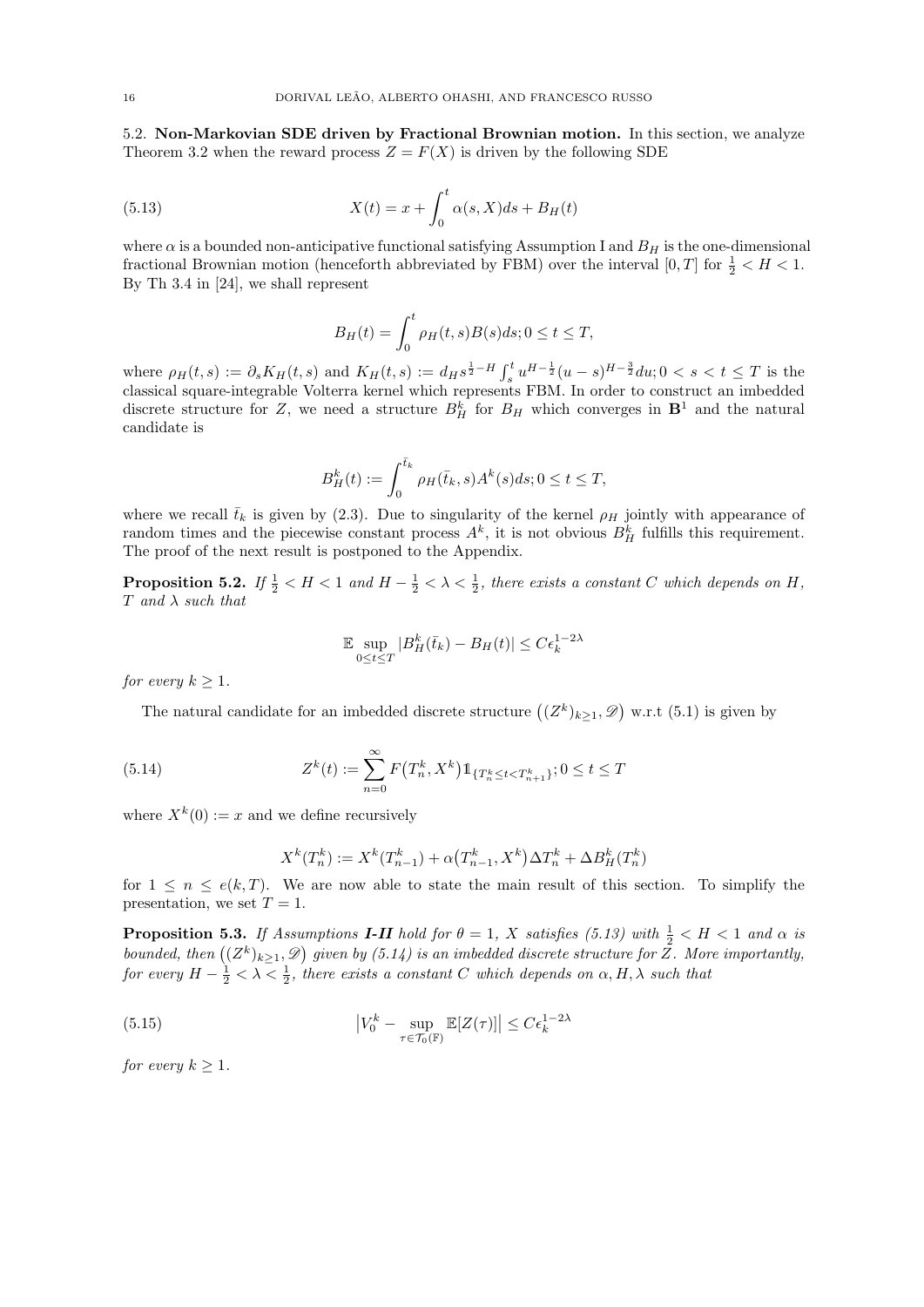*Proof.* Let us fix  $H - \frac{1}{2} < \lambda < \frac{1}{2}$ . By repeating the same argument presented in Proposition 6.2 in [29] jointly with the Lipschitz property of F, one can easily check there exists a constant  $C(\alpha, \beta, H, \lambda)$ such that

(5.16) 
$$
||Z^k - Z||_{\mathbf{B}^1} \le ||F||C(\alpha, \beta, H, \lambda)\epsilon_k^{1-2\lambda}
$$

for every  $k \ge 1$  and  $\beta \in (0, 1)$ . By arguing just like the proof of Proposition 5.1, we have

$$
\left|V_0^k - \sup_{\tau \in \mathcal{T}_0(\mathbb{F})} \mathbb{E}[Z(\tau)]\right| \leq \|F\| C(\alpha, \beta, H, \lambda) \epsilon_k^{1-2\lambda} + \|F\| \sup_{0 \leq t \leq 1} |X(t \wedge T_{e(k,1)}^k) - X(t)|
$$

for every  $k \geq 1$ . We observe

$$
\sup_{0 \le t \le 1} |X(t \wedge T_{e(k,1)}^k) - X(t)| \le C\left(1 + \|X^{\eta}\|_{\infty}\right)|1 - T_{e(k,1)}^k| + \sigma \|B_H(\cdot \wedge T_{e(k,1)}^k) - B_H\|_{\infty}
$$

where  $\mathbb{E} \|X\|_{\infty}^{2p} \leq C(1+|x_0|^{2p} \exp(C))$  with  $p \geq 1$ , for a constant C depending on  $B_H$ . For every  $\epsilon > 0$ , it is well-known there exists  $G_{\epsilon} \in \bigcap_{q\geq 1} L^q(\mathbb{P})$  and a deterministic constant C such that

$$
|B_H(t) - B_H(s)| \le C|t - s|^{(H - \epsilon)}G_{\epsilon} \ a.s.
$$

for every  $t, s \in [0, 1]$ . Therefore,

$$
\sup_{0 \le t \le 1} |B_H(t) - B_H(t \wedge T_{e(k,1)}^k)| \le C|1 - T_{e(k,1)}^k|^{(H-\epsilon)} G_{\epsilon} \text{ a.s.}
$$

By using (5.12) and Cauchy-Schwarz's inequality, for every  $0 < \gamma < H$ , there exists a constant C such that

$$
\mathbb{E} \|B_H(\cdot \wedge T^k_{e(k,1)}) - B_H\|_{\infty} \le C \epsilon_k^{2\gamma}.
$$

Since, we shall take  $\gamma + \lambda > \frac{1}{2}$ , we then conclude the proof.

5.3. How to compute optimal values ? At this point, it is instructive to end this section with some guidelines on how to concretely produce optimal values in a given (possibly non-Markovian) optimal stopping time problem over a a given interval  $[0, T]$ . For simplicity of exposition, the dimension of the underlying Brownian motion will be set equal to  $d = 1$ . At first, we recall the key objects of our methodology are given by  $(3.5)$ ,  $(3.6)$  and  $(3.8)$ , where each random element  $\mathcal{A}_n^k$  induces an image probability measure  $\rho_n^k := \mathbb{P}_n^k$  on  $\mathbb{S}_k^n$ ;  $n \geq 1$  where  $\rho_0$  is just the Dirac concentrated on **0**.

Let  $\mathbb{Z}^k = \{ \mathbb{Z}_n^k : n = 0, \ldots, e(k, T) \}$  be a list of Borel functions which realizes (3.2). Recall  $\mathbb{Z}^k$  must be interpreted as the payoff functional composed with a pathwise version of an imbedded discrete structure (see Definition 2.1) for a given state which is typically an Euler-type approximation driven by  $A^k$ . See [7, 29] for further details. We assume that  $\mathbb{Z}_n^k : \mathbb{S}_k^n \to \mathbb{R} \in L^2(\mathbb{S}_k^n, \rho_n^k)$  for every  $n =$  $0,\ldots,e(k,T)$ . Let us now select a subset  $\{\hat{\mathbf{U}}_j^k; j = 0,\ldots e(k,T)-1\}$  of functions such that  $\hat{\mathbf{U}}_j^k \in$  $L^2(\mathbb{S}_k^j, \rho_j^k)$  for each  $j = 0, \ldots, e(k,T) - 1$ . For each choice of functions, we set inductively

(5.17) 
$$
\begin{cases} \ \widehat{\tau}_{e(k,T)}^k := e(k,T) \\ \ \widehat{\tau}_j^k := j 1\!\!1_{\widehat{G}_j^k} + \tau_{j+1}^k 1\!\!1_{(\widehat{G}_j^k)^c}; 0 \leq j \leq e(k,T) - 1, \end{cases}
$$

where  $\widehat{G}_j^k := \{ \mathbb{Z}_j^k(\mathcal{A}_j^k) \geq \widehat{U}_j^k(\mathcal{A}_j^k) \}; 0 \leq j \leq e(k,T) - 1 \text{ and } \widehat{\tau}^k = \widehat{\tau}_0^k$ . Here,  $\widehat{U}_j^k(\cdot)$  should be interpreted as a suitable approximation of  $\mathbb{E}\left[\mathbb{Z}_{\widehat{\tau}_{j+1}}^k(\mathcal{A}_{\widehat{\tau}_{j+1}}^k)|\mathcal{A}_j^k=\cdot\right]$  for each  $j=0,\ldots,e(k,T)-1$ .

The set  $\{\hat{\tau}_j^k; 0 \leq j \leq e(k,T)\}\$  induces a set of conditional expectations

$$
\mathbb{E}\Big[Y^k(\widehat{\tau}_{j+1}^k)|\mathcal{A}_j^k\Big] = \mathbb{E}\Big[\mathbb{Z}^k_{\widehat{\tau}_{j+1}^k}(\mathcal{A}_{\widehat{\tau}_{j+1}^k}^k)|\mathcal{A}_j^k\Big]; j=0,\ldots,e(k,T)-1,
$$

so that one can postulate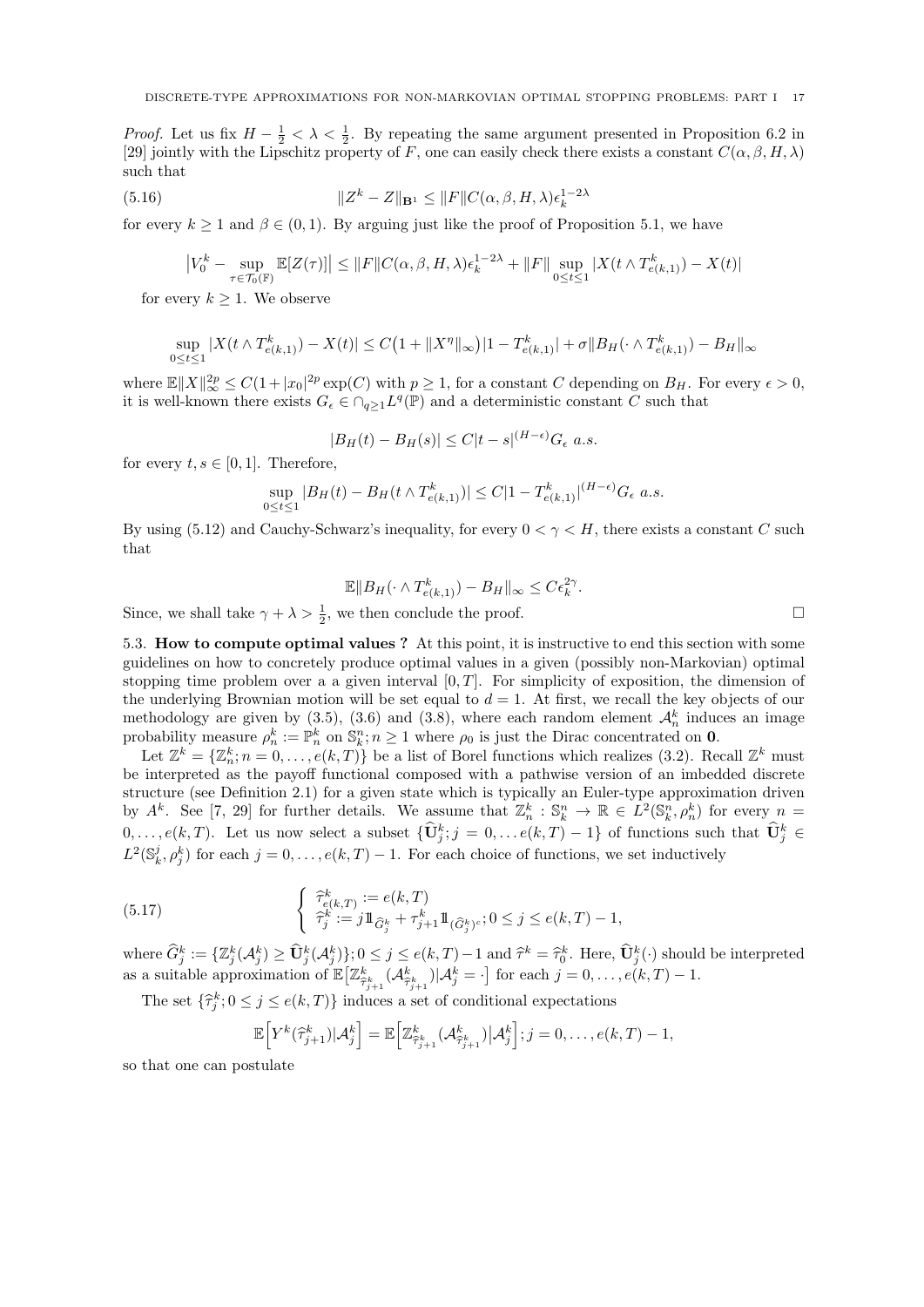$\max\left\{ \mathbb{Z}^k_0(\mathbf{0}); \widehat{\mathbf{U}}^k_0(\mathbf{0}) \right\}$ 

as a possible approximation for (3.8). Having said that, we are now able to produce a Longstaff-Schwartz-type Monte-Carlo scheme as demonstrated by [7] which we briefly outline here. For further details, we refer the reader to [7].

Given any positive integer  $N$ , select  $\mathcal{H}_{N,0}^k \subset \mathbb{R}$ . For each  $j = 1, \ldots, e(k,T) - 1$ , select  $\mathcal{H}_{N,j}^k \subset$  $L^2(\mathbb{S}_k^j, \rho_j^k)$ . The sets  $\mathcal{H}_{N,j}^k; 0 \leq j \leq e(k,T)$  (the so-called approximation architectures) possibly depend on N and their choice are dictated by some a priori information that one possibly has about the continuation values (3.6). From  $(A_{\ell}^k; 0 \leq \ell \leq e(k,T)),$  generate N independent samples

$$
\mathcal{A}_{0,i}^k, \mathcal{A}_{1,i}^k, \ldots, \mathcal{A}_{e(k,T),i}^k; i = 1, \ldots, N.
$$

This step can be implemented by means of the perfect simulation algorithm developed by [13]. For a concrete implementation in the context of hedging for European-type options, see [8]. For each  $\ell = 0, \ldots, e(k, T)$ , let us denote

$$
\mathbf{A}_{\ell N}^k := \left(\mathcal{A}_{\ell,1}^k, \mathcal{A}_{\ell,2}^k, \ldots, \mathcal{A}_{\ell,N}^k; \ldots; \mathcal{A}_{e(k,T),1}^k, \mathcal{A}_{e(k,T),2}^k, \ldots, \mathcal{A}_{e(k,T),N}^k\right)
$$

with  $(e(k, T) - \ell + 1)N$ -factors.

For  $j = e(k,T) - 1$ , we set  $\hat{\tau}_{j+1}^k := \hat{\tau}_{j+1}^k(\mathbf{A}_{(j+1)N}^k) := e(k,T)$  and generate  $\{(\mathcal{A}_{j,i}^k, (\mathbb{Z}_{\hat{\tau}_{j+1}}^k)_i); 1 \le i \le j\}$ N}, where we define  $(\mathbb{Z}^k_{\widehat{\tau}^k_{j+1}})_i := \mathbb{Z}^k_{e(k,T)}(\mathcal{A}^k_{e(k,T),i}); 1 \leq i \leq N$ . We then select

(5.18) 
$$
\widehat{\mathbf{U}}_{j}^{k} := \arg \min_{g \in \mathcal{H}_{N,j}^{k}} \frac{1}{N} \sum_{i=1}^{N} \left( (\mathbb{Z}_{\widehat{\tau}_{j+1}^{k}}^{k})_{i} - g(\mathcal{A}_{j,i}^{k}) \right)^{2}.
$$

One should notice that  $\hat{\mathbf{U}}_j^k$  is a functional of  $\mathbf{A}_{jN}^k$  and we assume the existence of a minimizer (see Remark 4.4 in [7])

(5.19) 
$$
\widehat{\mathbf{U}}_j^k : \mathbb{S}_k^j \times (\mathbb{S}_k^j)^N \times \ldots \times (\mathbb{S}_k^{e(k,T)})^N \to \mathbb{R}
$$

of (5.18) which possibly depend on N. With  $\widehat{\mathbf{U}}_j^k$  at hand, we compute  $\widehat{\tau}_{ji}^k = (\widehat{\tau}_j^k(\mathbf{A}_{jN}^k))$  $i$ , the value that  $\hat{\tau}_j^k = \hat{\tau}_j^k (\mathbf{A}_{jN}^k)$  assumes based on the *i*-th sample according to (3.5). In this case, we set

(5.20) 
$$
\left(\mathbb{Z}_{\widehat{\tau}_j^k}^k\right)_i := \left\{\begin{array}{c} \mathbb{Z}_j^k(\mathcal{A}_{j,i}^k); \quad \text{if } \widehat{\tau}_{ji}^k = j\\ \mathbb{Z}_{\widehat{\tau}_{(j+1)i}^k}^k(\mathcal{A}_{\widehat{\tau}_{(j+1)i}^k}^k); \quad \text{if } \widehat{\tau}_{ji}^k = \widehat{\tau}_{(j+1)i}^k\end{array}\right.
$$

where  $\hat{\tau}_{(j+1)i}^k = e(k,T)$  for  $1 \leq i \leq N$ .

Based on (5.18) and (5.20), we then repeat this procedure inductively  $j = e(k, T) - 2, \ldots, 1, 0$  until step  $j = 0$  to get

$$
\left(\widehat{\tau}_{ji}^k, \widehat{\mathbf{U}}_j^k, \left(\mathbb{Z}^k_{\widehat{\tau}_j^k}\right)_i\right); 0 \le j \le e(k, T), 1 \le i \le N.
$$

For  $i = 0$ , we set

$$
\widehat{V}_0(\mathbf{A}_{0N}^k):=\max\Bigl\{\mathbb{Z}_0^k(\mathbf{0}),\widehat{\mathbf{U}}_0^k(\mathbf{A}_{0N}^k)\Bigr\}.
$$

The above procedure is consistent with the limiting optimal stopping time problem as demonstrated by the following result. It is an immediate consequence of Theorem 4.1 in [7] and Propositions 5.1 and 5.3. In the sequel, vc denotes the Vapnik-Chervonenkis dimension of a subset.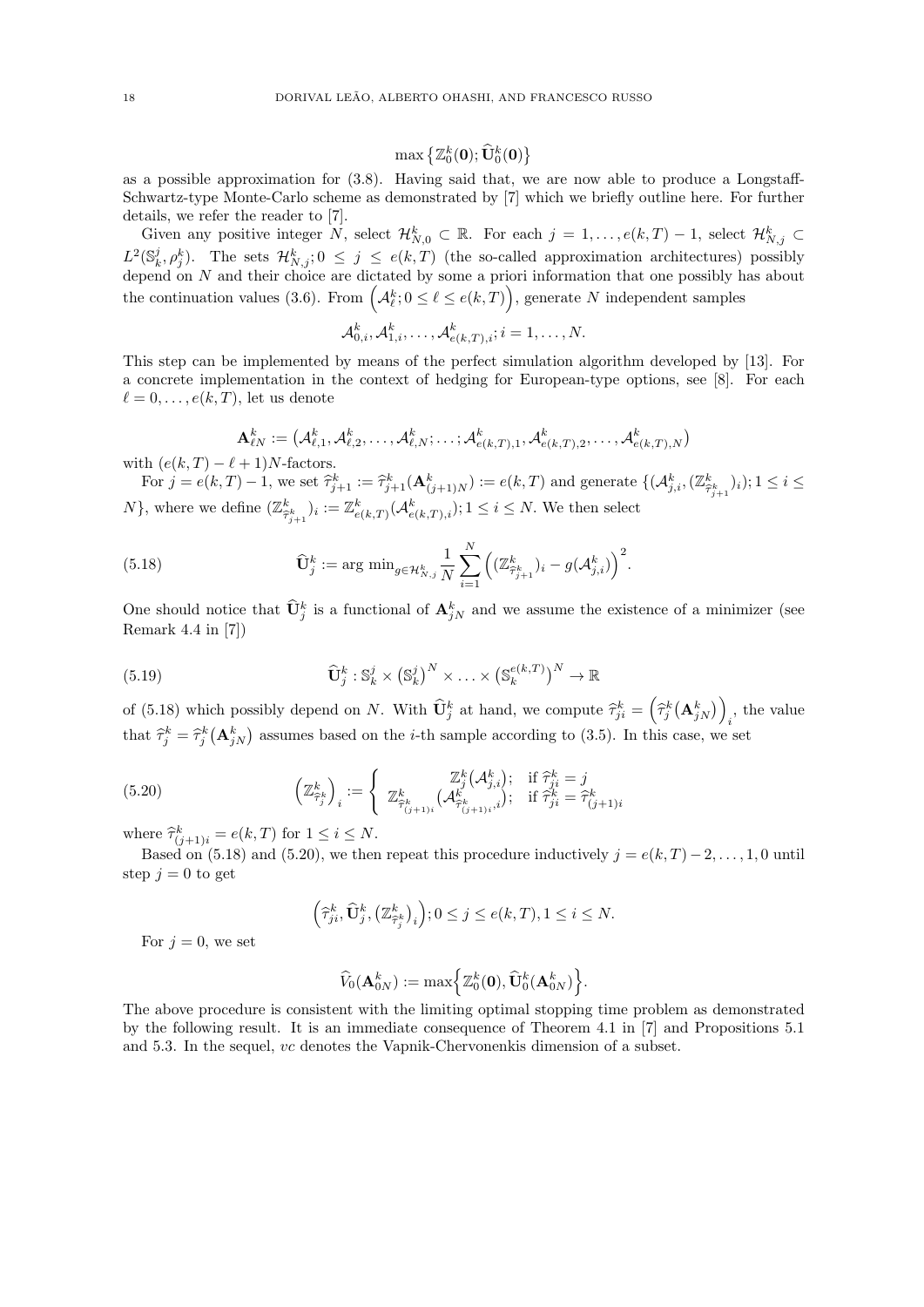(H1) For each  $k \geq 1$ , suppose that  $\mathcal{H}_{N,j}^k \subset L^2(\mathbb{S}_k^j, \rho_j^k)$  and there exists  $\nu_k$  such that  $vc(\mathcal{H}_{N,j}^k) \leq \nu_k$  $+\infty$  for every  $j = 1, \ldots, e(k, T) - 1$  and for every  $N \geq 2$ .

(H2) For each  $k \geq 1$ , there exists  $B_k$  such that  $\sup\{\|f\|_{\infty}; f \in \mathcal{H}_{N,j}^k\} \leq B_k$  <  $+\infty$  for every  $j = 0, \ldots, e(k, T) - 1$  and  $N \ge 2$ .

By applying Propositions 5.1 and 5.3 and Th 4.1 in [7], we arrive at the following result.

Corollary 5.1. Assume (A1-A2-H1-H2) and the hypotheses of Propositions 5.1 and 5.3 hold true. Let us assume the architecture spaces  $\mathcal{H}_{N,j}^k$  are dense subsets of  $L^2(\rho_j^k)$  for each  $j = 1, \ldots, e(k,T)-1,$ for each positive integer  $N \geq 2$  and  $k \geq 1$ . Then, for every  $k \geq 1$  sufficiently large

(5.21) 
$$
\lim_{N \to +\infty} |\widehat{V}_0^k(\mathbf{A}_{0N}^k) - S(0)| = 0 \text{ a.s.}
$$

where  $S(0) = \sup_{\tau \in \mathcal{T}_0(\mathbb{F})} \mathbb{E}[Z(\tau)]$  and Z is given by (5.1).

In order to compute a precise number of steps in our scheme, we just need to apply Propositions 5.1 and 5.3 combined with Corollary 4.1 in [7]. In this case, similar to the classical Markovian case, smoothness of the continuation values  $\mathbf{U}_j^k$ ;  $j = 0, \ldots, e(k, T) - 1$  is crucial for how to choose approximation spaces to get the most favorable rate of convergence by properly balancing the approximation error and the sample error.

**Example 5.1.** For simplicity of exposition, let  $X$  be the state process given in Section 5.2, where the terminal time, the level of discretization  $\epsilon_k$ , the drift and the payoff are defined, respectively, by

$$
T = 1, \quad \epsilon_k = \varphi(k), \quad \alpha(s, \eta) = b(\eta(s)), \quad F : \Lambda \to \mathbb{R}; \eta \mapsto F(\eta) := h(\eta(1))
$$

for each  $\eta \in D([0,1]; \mathbb{R})$  and  $s \in [0,1]$ , where b and h are Lipschitz bounded functions and  $\varphi : [0,\infty) \to$  $[0,\infty)$  is a strictly decreasing function (with inverse  $\xi$ ) such that  $\sum_{k\geq 1} \varphi^2(k) < \infty$ . We fix  $\frac{1}{2} < H < 1$ and  $\lambda$  as described in Proposition 5.3.

Next, we investigate the global numerical error  $e = e_1 + e_2$  one may occur in a concrete fully non-Markovian example. The error  $e$  can be decomposed as the sum of two terms: the first one  $(e_1)$ , which we study in this paper, is the discrete-type filtration approximation error; the second one  $(e_2)$ , which we study in  $[7]$ , it is related to the numerical approximation of the conditional expectations associated with the continuation values. By using the fact that  $\alpha$  and F only depend on the present and performing a similar computation as described in the proof of Th 5.1 in [7],  $\mathbf{b}_n^k \mapsto \mathbf{U}_n^k(\mathbf{b}_n^k)$  is Lipschitz from  $\widetilde{S}_k^n$  to  $\mathbb{R}$ , where  $\widetilde{S}_k^n := ((0, +\infty) \times B_r(0)) \times \ldots \times ((0, +\infty) \times B_r(0))$  (n-fold cartesian product) and  $B_r(0)$  is an open set centered at the origin with radius  $r > 1$ . We apply Corollary 4.1 in [7] and Proposition 5.3 to state that

(5.22) 
$$
\mathbb{E}|\widehat{V}_0(\mathbf{A}_{0N}^k)-V_0^k|=O\big(log(N)N^{\frac{-2}{2+\epsilon(k,1)-1}}\big),
$$

(5.23) 
$$
|V_0^k - S(0)| = O(\epsilon_k^{1-2\lambda}).
$$

With the estimates  $(5.22)$  and  $(5.23)$  at hand, we are now able to infer the amount of work (complexity) to recover the optimal value for a given level of accuracy **e**. Indeed, let us fix  $0 < e_1 < 1$ . Equation (5.23) allows us to find the necessary number of steps related to the discretization as follows. We observe  $\epsilon_k^{1-2\lambda} \leq e_1 \Longleftrightarrow k \geq \xi(e_1^{\frac{1}{1-2\lambda}})$  and with this information at hand, we shall take  $k^* = \xi(e_1^{\frac{1}{1-2\lambda}})$ . This produces

$$
e(k^*,1)=\Big\lceil\frac{1}{\varphi^2(k^*)}\Big\rceil
$$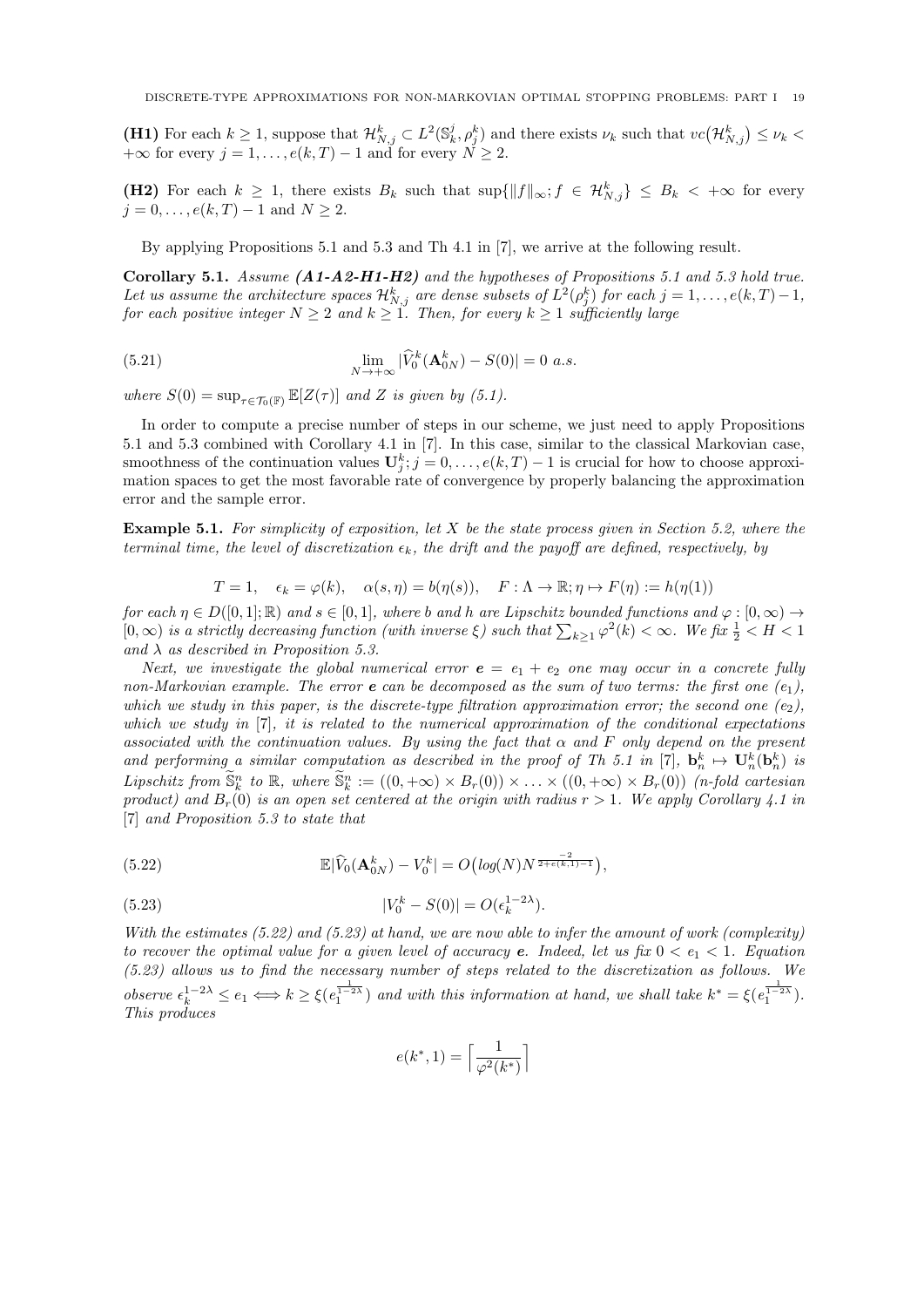number of steps associated with the discretization procedure. For instance, if  $\varphi(k) = 2^{-k}$ ,  $e_1 = 0.40$ ,  $H = 0.6$ , then we shall take  $\lambda = 0.15$  and  $k^* = -\frac{\log_2 0.40}{0.70} = 1.88$ . This produces  $e(k^*, 1) = \lceil 2^{2 \times 1.88} \rceil =$ 14 number of steps. Of course, as  $e_1 \downarrow 0$ , the number of steps  $e(k^*, 1) \uparrow +\infty$ , e.g., if  $e_1 = 0.2$ , then  $k^* = -\frac{\log_2 0.2}{0.70} = 3.31, e(k^*, 1) = 99$  and so on. For a given prescribed error  $0 < e_2 < 1$  and  $k^*$ , equation (5.22) allows us to find the necessary number N for the Monte-Carlo scheme in such way that  $\mathbb{E}|\widehat{V}_0(\mathbf{A}_{0N}^{k^*}) - V_0^{k^*}| = O(e_2)$ .

# 6. Appendix: Proof of Proposition 5.2

In the sequel, C is a constant which may differ from line to line. Let us denote

$$
\rho_{H,1}(t,s) = t^{(H-\frac{1}{2})} s^{(\frac{1}{2}-H)}(t-s)^{(H-\frac{3}{2})}, \quad \rho_{H,2}(t,s) = s^{(-H-\frac{1}{2})} \int_s^t u^{(H-\frac{3}{2})}(u-s)^{(H-\frac{1}{2})} du
$$

for  $0 \lt s \lt t$ . Clearly, there exists a constant C which depends on T such that

(6.1) 
$$
|\rho_H(t,s)| \le C\{\rho_{H,1}(t,s) + \rho_{H,2}(t,s)\}\
$$

for  $0 < s < t$ . Triangle inequality and the Hölder property of FBM yield

$$
(6.2) \qquad \sup_{0 \le t \le T} |B_H^k(\bar{t}_k) - B_H(t)| \le \sup_{0 \le t \le T} |B_H^k(\bar{t}_k) - B_H(\bar{t}_k)| + \|B_H\|_{H-\eta} \left(\bigvee_{n=1}^{N^k(T)} \Delta T_n^k\right)^{H-\eta} a.s
$$

for every  $0 < \eta < H$ , where  $\|\cdot\|_{\theta}$  denotes the Hölder norm for  $0 < \theta \leq 1$ . Clearly

(6.3) 
$$
\sup_{0 \le t \le T} \int_0^{\bar{t}_k} \rho_{H,1}(\bar{t}_k, s) |A^k(s) - B(s)| ds \le \epsilon_k T^{H - \frac{1}{2}} a.s.
$$

The delicate component is  $\int_0^{\bar{t}_k} \rho_{H,2}(\bar{t}_k, s)|A^k(s) - B(s)|ds$ . Let us fix  $p > 1$  such that

(6.4) 
$$
\frac{1}{2} + \frac{1}{p} > \frac{1}{2} > \lambda > \frac{1}{p} + H - \frac{1}{2}.
$$

so that we must have  $p > \frac{1}{1-H} > 2$ . Let  $q > 1$  be a conjugate exponent such that  $\left(-\frac{1}{2} - H + \lambda\right)q + 1 > 0$ . The choice (6.4) implies

$$
\mathbb{E}\left\{\int_0^u s^{-\lambda p} |A^k(s) - B(s)|^p ds\right\}^{\frac{1}{p}} < \infty
$$

for every  $0 \le u \le T$ . We observe

$$
\sup_{0 \le t \le T} \int_0^{\bar{t}_k} \rho_{H,2}(\bar{t}_k, s) |A^k(s) - B(s)| ds \le C \int_0^T u^{\lambda - 1 + \frac{1}{q}} (d_k(u))^{\frac{1}{p}} u^{H - \frac{3}{2}} 1_{\{N^k(u) > 0\}} du + C \int_0^T u^{\lambda - 1 + \frac{1}{q}} (d_k(u))^{\frac{1}{p}} u^{H - \frac{3}{2}} 1_{\{N^k(u) = 0\}} du
$$

where  $C$  only depends on  $H$  and

$$
d_k(u) := \int_0^u s^{-\lambda p} |A^k(s) - B(s)|^p ds.
$$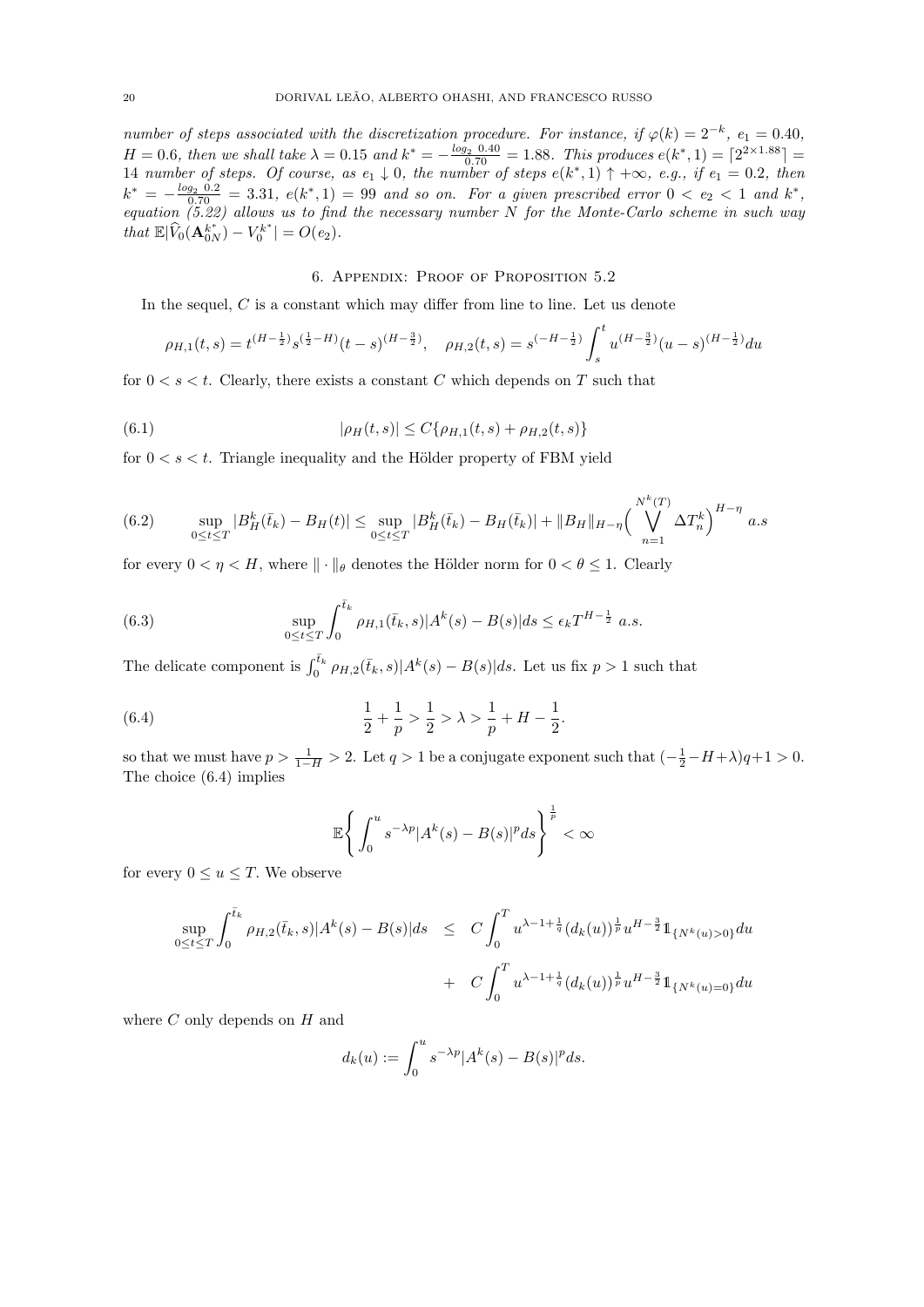To shorten notation, let us denote

$$
J^{k}(u) = \mathbb{E}\left[\int_{0}^{T^{k}_{N^{k}(u)+1}} s^{-\lambda p} |A^{k}(s) - B(s)|^{p} ds\right] \mathbb{1}_{\{N^{k}(u) > 0\}}.
$$

We observe

$$
d_k(u)1\!\! 1_{\{N^k(u)=0\}} \leq \|B\|_{\lambda}^p u1\!\! 1_{\{N^k(u)=0\}}, \quad d_k(u)1\!\! 1_{\{N^k(u)>0\}} \leq J^k(u)
$$

a.s for every  $u \in [0, T]$ . Let us now estimate  $J^k(u)$  for a given  $u \in (0, T]$ . A lengthy but straightforward calculation based on the strong Markov property of the shifted Brownian motion over the stopping times  $T_n^k$  yields

$$
\mathbb{E}[J^{k}(u)] \leq \mathbb{E}\left[\sum_{n=1}^{2N^{k}(u)} \int_{0}^{\Delta T_{n}^{k}} |v + T_{n-1}^{k}|^{-\lambda p} |B(v + T_{n-1}^{k}) - B(T_{n-1}^{k})|^{p} dv\right]
$$
  
\n
$$
= C \mathbb{E}\left[[A^{k}](u)\right] \epsilon_{k}^{2(-\lambda p + \frac{p}{2})}
$$
  
\n
$$
\leq C \mathbb{E}\left[\sup_{0 \leq \ell \leq u} |B(\ell)|^{2}\right] \epsilon_{k}^{2(-\lambda p + \frac{p}{2})} \leq C u \epsilon_{k}^{2(-\lambda p + \frac{p}{2})}
$$

for a constant  $C$  which only depends on  $H$ . Then,

$$
\mathbb{E}(d_k(u))^{\frac{1}{p}} \leq C u^{\frac{1}{p}} \epsilon_k^{2(-\lambda + \frac{1}{2})} + \left(\mathbb{E} \|B\|_{\lambda}^{\gamma p}\right)^{\frac{1}{p\gamma}} \mathbb{P}^{\frac{1}{\beta p}} \{N^k(u) = 0\} u^{\frac{1}{p}}
$$

for a constant C which depends on  $(\lambda, p)$ , where  $\gamma, \beta > 1$  are conjugate exponents. Moreover,

$$
\mathbb{P}^{\frac{1}{p\beta}}\{N^k(u) = 0\} \leq Cu^{-\frac{1}{p\beta}} \epsilon_k^{\frac{2}{p\beta}}; u > 0, p\beta > 2,
$$
  
by depends on  $p\beta$ . This implies

for a constant C which only depends on  $p\beta$ . This implies

$$
(6.5) \qquad \mathbb{E} \sup_{0 \le t \le T} \int_0^{\bar{t}_k} \rho_{H,2}(\bar{t}_k, s) |A^k(s) - B(s)| ds \le CT^{H - \frac{1}{2} + \lambda} \epsilon_k^{2(-\lambda + \frac{1}{2})} + C \epsilon_k^{\frac{2}{p\beta}} T^{H - \frac{1}{2} + \lambda - \frac{1}{p\beta}}
$$

by adjusting  $\frac{1}{p\beta} < \lambda < \frac{1}{2}$ . Summing up the steps (6.1), (6.2), (6.3), (6.5) and using Fernique's theorem, Lemma 2.2 in [28] and Hölder's inequality, there exists a constant  $C = C(\theta, H, a, b, \lambda, \beta, \eta)$  such that

$$
\mathbb{E} \sup_{0 \le t \le T} |B_H^k(\bar{t}_k) - B_H(t)| \le C(\theta, H, a, b, \lambda, \beta, \eta) \left(\epsilon_k^{2(H - \eta) - \frac{2}{b}(1 - \theta)} + \epsilon_k^{1 - 2\lambda} + \epsilon_k^{\frac{2}{p\beta}}\right)
$$

for every  $a, b > 1$  conjugate exponents,  $\theta \in (0, 1), (\lambda, p)$  satisfying  $(6.4), \beta > 1$  and  $\eta \in (0, H)$ . Finally, we can choose  $(\eta, \theta, b)$  in such way that

$$
1>2\lambda>2\eta+\frac{2}{b}(1-\theta)
$$

and since  $2H > 1$ , we then have  $1 - 2\lambda < 2H - (2\eta + \frac{2}{b}(1 - \theta))$ . We also can choose  $(p, \beta)$  in such way that

$$
\frac{1}{2} > \lambda > \frac{1}{2} - \frac{1}{p\beta} > \frac{1}{p} + H - \frac{1}{2}
$$

and in this case  $1 - 2\lambda < \frac{2}{p\beta}$ . This concludes the proof.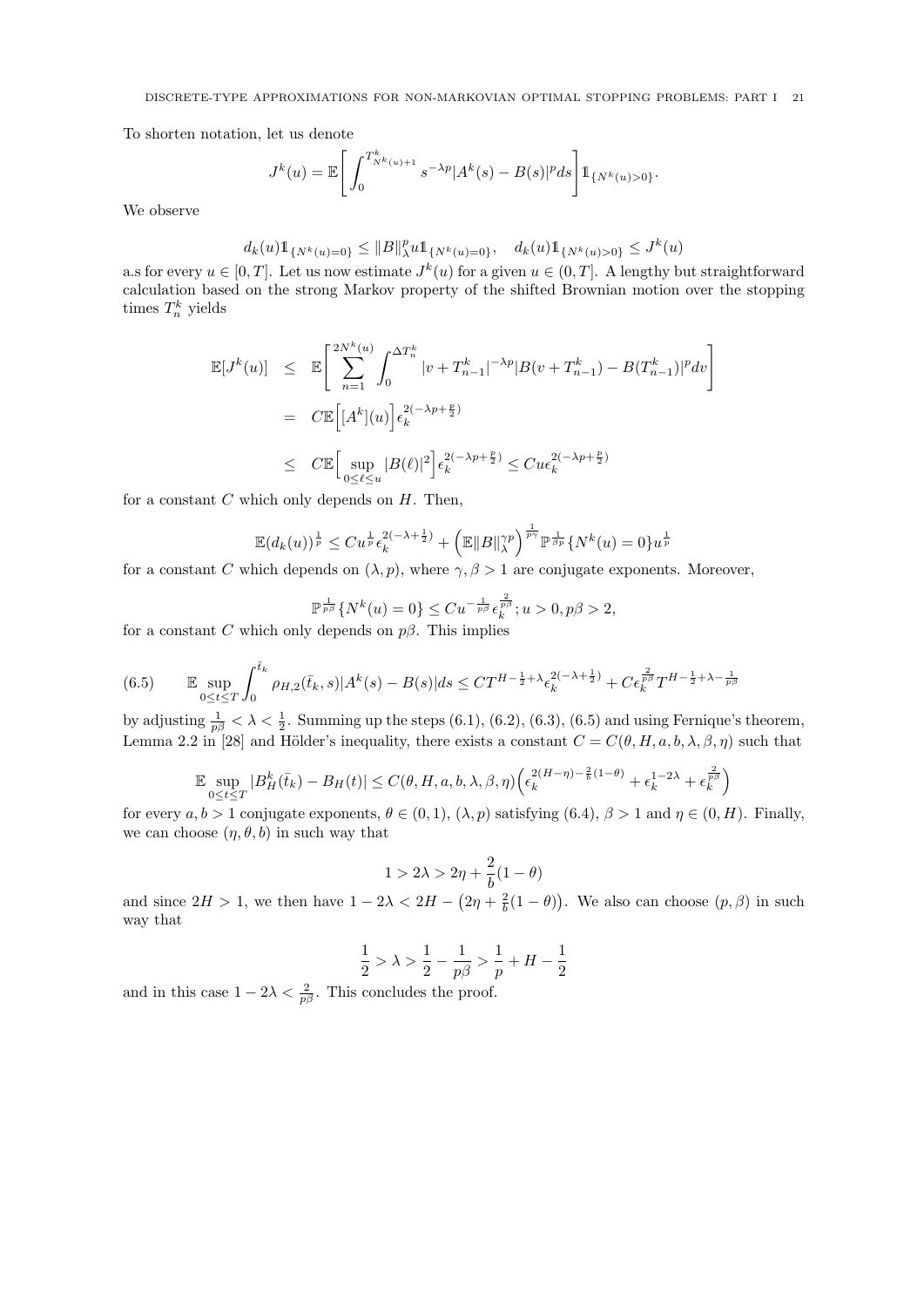Acknowledgement: Alberto Ohashi and Francesco Russo acknowledge the financial support of Math Amsud grant 88887.197425/2018-00. Alberto Ohashi acknowledges ENSTA ParisTech for the hospitality and CNPq-Bolsa de Produtividade de Pesquisa grant 303443/2018-9. The authors would like to thank the Referees for the careful reading and suggestions which considerably improved the presentation of this paper.

#### **REFERENCES**

- [1] Agarwal, A., Juneja, S. and Sircar, R. (2016). American options under stochastic volatility: control variates, maturity randomization and multiscale asymptotics. Quant. Finance, 16, 1, 17-30.
- [2] BALLY, V. AND PAGES, G. (2003). A quantization algorithm for solving discrete time multidimensional optimal stopping problems, Bernoulli, 9, 6, 1003-1049.
- [3] BALLY V. AND G, PAGES (2003). Error analysis of the quantization algorithm for obstacle problems. Stochastic Process. Appl., 106, 1-40.
- [4] BAYER, C., FRIZ, P. AND GATHERAL, J. (2016). Pricing under rough volatility. Quant. Finance, 16, 6, 887-904.
- [5] Belomestny, D. (2013). Solving optimal stopping problems via dual empirical dual optimization. Ann. Appl. Probab, 23, 5, 1988-2019.
- [6] Bertsekas, D.P. and Shreve, S. Stochastic optimal control: The discrete-time case. Athena Scientific Belmont Massachusetts, 1996.
- [7] Bezerra, S.C., Ohashi, A. and Russo, F. (2017). Discrete-type approximations for non-Markovian optimal stopping problems: Part II. arXiv:1707.05250.
- [8] BONETTI, D., LEÃO, D., OHASHI, A. AND SIQUEIRA, V. (2015). A general multidimensional Monte-Carlo approach for dynamic hedging under stochastic volatility, Int. Journal of Stochastic Analysis, Article ID 863165.
- [9] Borodin, A. N. and Salminen, P. Handbook of Brownian Motion: Facts and Formulae. Birkhauser, 2002.
- [10] BOUCHARD, B. AND WARIN, X. Monte-Carlo valuation of American options: facts and new algorithms to improve existing methods. Numerical methods in finance. Springer, Berlin, Heidelberg, 2012. 215-255.
- [11] BOUCHARD B. AND CHASSAGNEUX, J.F (2008). Discrete time approximation for continuously and discretely reflected BSDEs. Stochastic Process. Appl., 118, 12, 2269-2293.
- [12] BOUCHARD B. AND TOUZI, N. (2004). Discrete-Time Approximation and Monte-Carlo Simulation of Backward Stochastic Differential Equations. Stochastic Process. Appl., 111, 2, 175-206.
- [13] Burq, Z. A. and Jones, O. D. (2008). Simulation of Brownian motion at first-passage times. Math. Comput. Simul. 77, 1, 64–71.
- [14] Carmona, R., Del Moral, P., Hu, P. and Oudjane,N. (Eds.). Numerical Methods in finance. Bordeaux, June 2010 Series: Springer Proceedings in Mathematics, Vol. 12, 2012, XVII.
- [15] CHRONOPOULOU, A. AND VIENS, F. (2012). Stochastic volatility models with long-memory in discrete and continuous time. Quant. Finance, 12, 4, 635-649.
- [16] DELLACHERIE, C. AND MEYER, P. A. Probabilities and Potential. Probabilities and potential. North-Holland Mathematics Studies, 29. North-Holland Publishing Co., Amsterdam-New York, 1978.
- [17] El Karoui, N., Kapoudjian, C., Pardoux, E., Peng, S.and Quenez, M.C. (1997). Solutions of backward SDE's, and related obstacle problems for PDE's . Ann. Probab. 25, 2, 702–737.
- [18] Ekren, I. (2017). Viscosity solutions of obstacle problems for fully nonlinear path-dependent PDEs. Stochastic Process. Appl. 127, 12, 3966-3996.
- [19] FISCHER, M. AND NAPPO, G. (2009). On the Moments of the Modulus of Continuity of Itô Processes. Stoch. Analyis Appl, 28, 1, 103-122.
- [20] Fuhrman, M., Pham, H. and and Zeni, F. (2016). Representation of non-Markovian optimal stopping problems by constrained BSDEs with a single jump. Electron. Commun. Probab, 21, 3, 7 pp.
- [21] FORDE, M. AND ZHANG, H. (2017). Asymptotics for Rough Stochastic Volatility Models SIAM J. Finan. Math, 8, 1, 114–145.
- [22] GATHERAL, J. Volatility is rough. Available at SSRN 2509457, 2014.
- [23] He, S-w., Wang, J-g., and Yan, J-a. Semimartingale Theory and Stochastic Calculus, CRC Press, 1992.
- [24] Hu, Y. (2005). Integral transformations and anticipative calculus for fractional Brownian motions. Mem. Amer. Math. Soc, 175, 825.
- [25] Khoshnevisan, D. and Lewis, T.M. (1999). Stochastic calculus for Brownian motion on a Brownian fracture. Ann. Appl. Probab. 9, 3, 629–667.
- [26] LAMBERTON, D. Optimal stopping and American options. Daiwa Lecture Ser., Kyoto, 2008.
- [27] Leão, D. AND OHASHI, A. (2013). Weak approximations for Wiener functionals. Ann. Appl. Probab, 23, 4, 1660– 1691.
- [28] LEÃO, D. OHASHI, A. AND SIMAS, A. B. (2018). A weak version of path-dependent functional Itô calculus. Ann. Probab, 46, 6, 3399-3441.